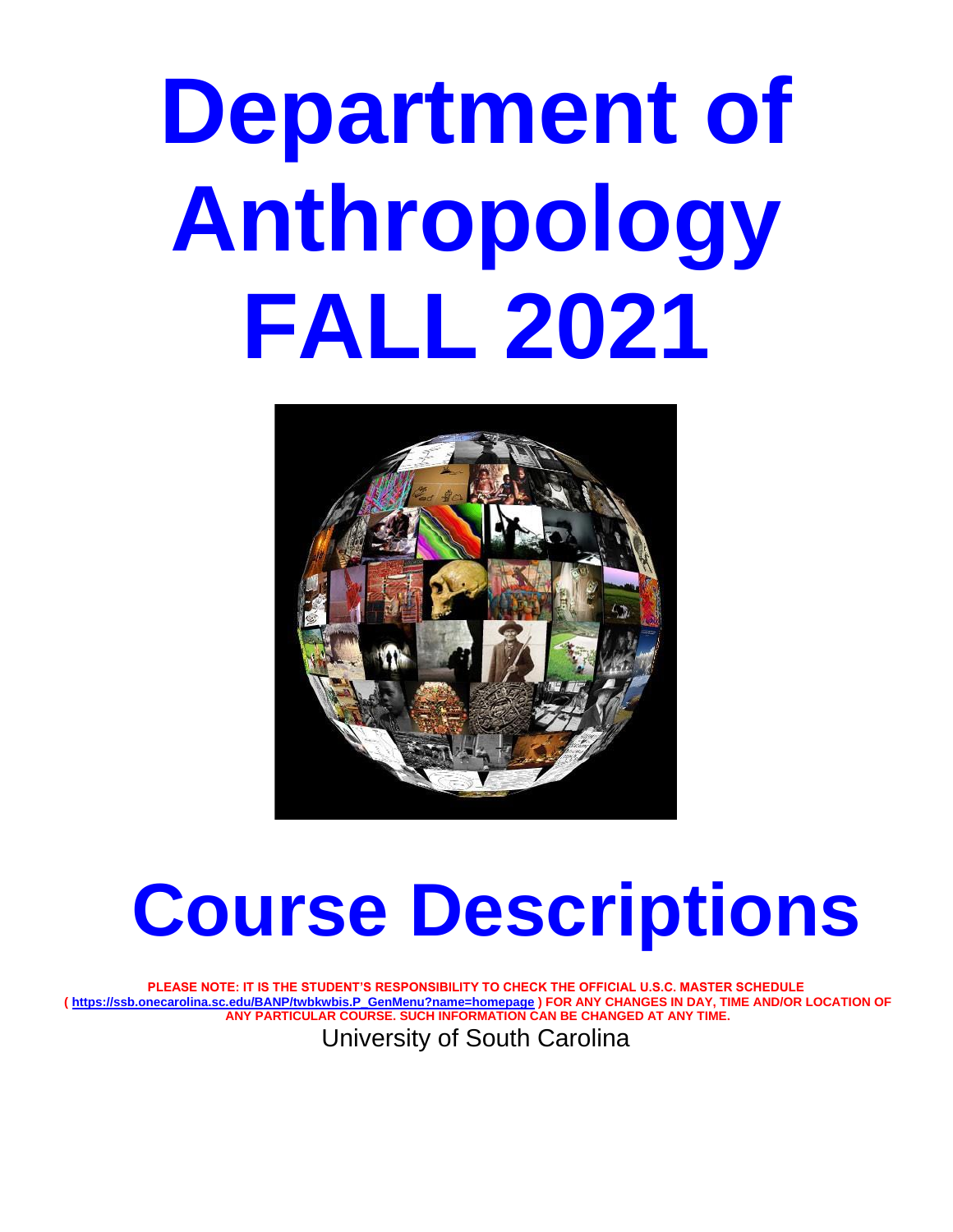# ANTHROPOLOGY MAJOR REQUIREMENTS

*The Department offers work leading to the Bachelor of Arts Degree in Anthropology.*

**Carolina Core Requirements:** Same as the College of Arts and Sciences, except for the following more specific requirements:

# **Major Prerequisites:**

ANTH 101 **or** ANTH 161 & ANTH 102

(**ONLY** 101 or 102 fulfill 3 hrs of the 6-hr Social Sciences (GSS) Requirement)

**NOTE:** ANTH 161 satisfies four (4) credits of the Scientific Literacy Requirements for the CORE while satisfying one of the Prerequisites for Anthropology.

# **General Major:**

- A topical course in biological anthropology (3 hours)
- A topical course in archaeology (3 hours)
- A topical course in linguistic anthropology (3 hours)
- A topical course in cultural anthropology (3 hours)
- A 500-level anthropology course (3 hours)
- At least four other anthropology courses (12 hours)

Selection of courses to meet the above major requirements must include one of the following courses: Anth 261, 319, 320, 355, 366, 371, 381, 518 or 581 – commonly referred to as an Integrative Course.

(**Prerequisites** do not satisfy any of the above General Major requirements!)

Major requirements (27 hours) Total of 33 credit hours with the Prerequisites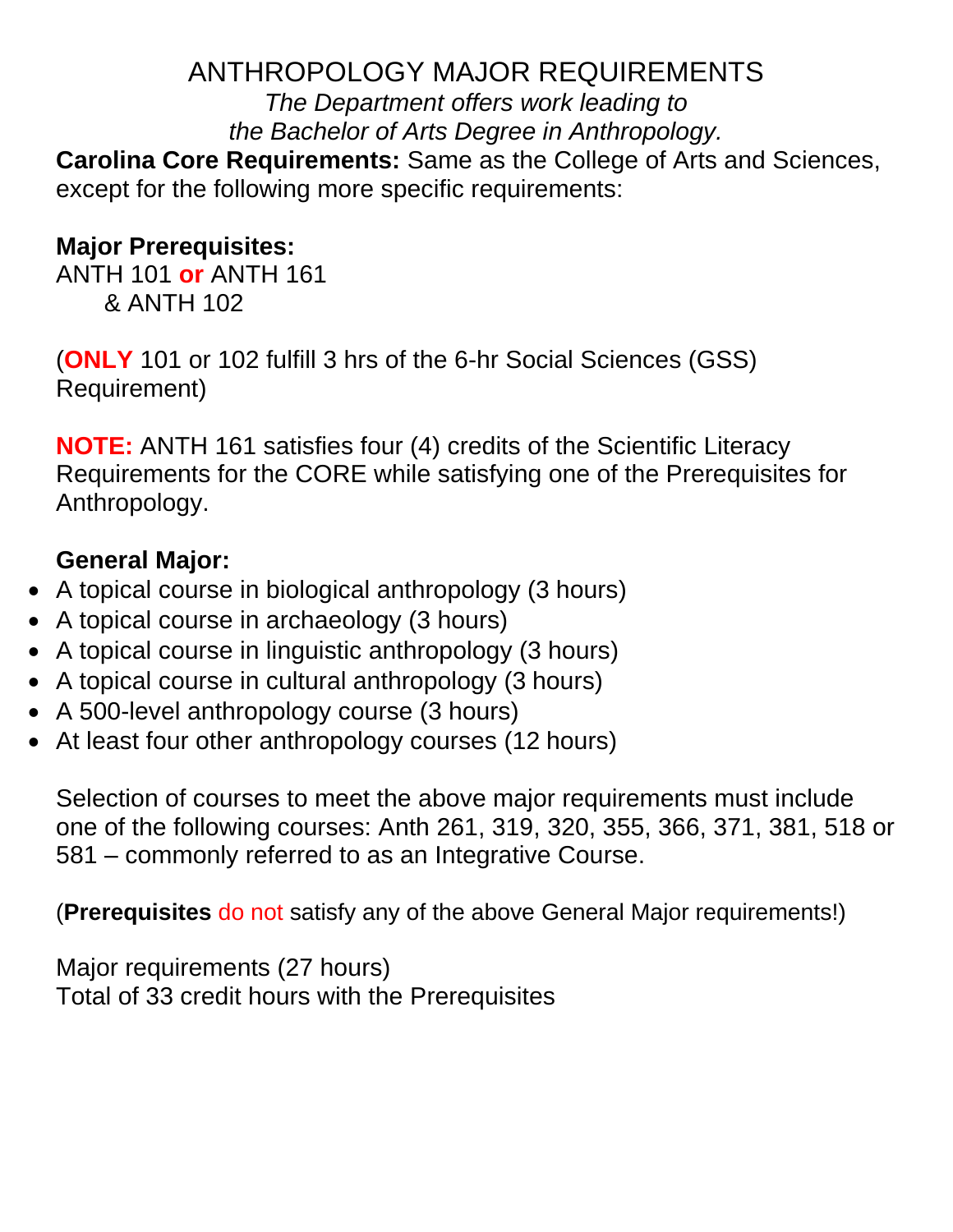# **B.A. with Distinction:**

Departmental Undergraduate Research Track/Intensive Major is available to students majoring in Anthropology who wish to participate in significant research activities in collaboration with, or under the supervision of, a faculty mentor.

Minimum GPA of 3.3 overall and in major at time of graduation.

# **Major Prerequisites:**

ANTH 101 **or** ANTH 161 & ANTH 102

(**ONLY** 101 or 102 fulfill 3 hrs of the 6-hr Social Sciences (GSS) Requirement)

**NOTE:** ANTH 161 satisfies four (4) of the Scientific Literacy Requirements for the CORE while satisfying one of the Prerequisites for Anthropology.

- A topical course in biological anthropology (3 hours)
- A topical course in archaeology (3 hours)
- A topical course in linguistic anthropology (3 hours)
- A topical course in cultural anthropology (3 hours)
- Two 500-level anthropology courses (6 hours)
- Field School, Laboratory, Practicum, Qualitative Methodology or Quantitative Methodology course (3 hours)
- At least two other anthropology courses (6 hours)
- ANTH 201 Inquiry or additional 500-level course chosen in consultation with advisor (3 hours)
- ANTH 498 Thesis (3 hours)

Selection of courses to meet the above major requirements must include one of the following courses: Anth 261, 319, 320, 355, 366, 371, 381, 518 or 581 – commonly referred to as an Integrative Course.

(**Prerequisites** do not satisfy any of the above B.A. with Distinction requirements!)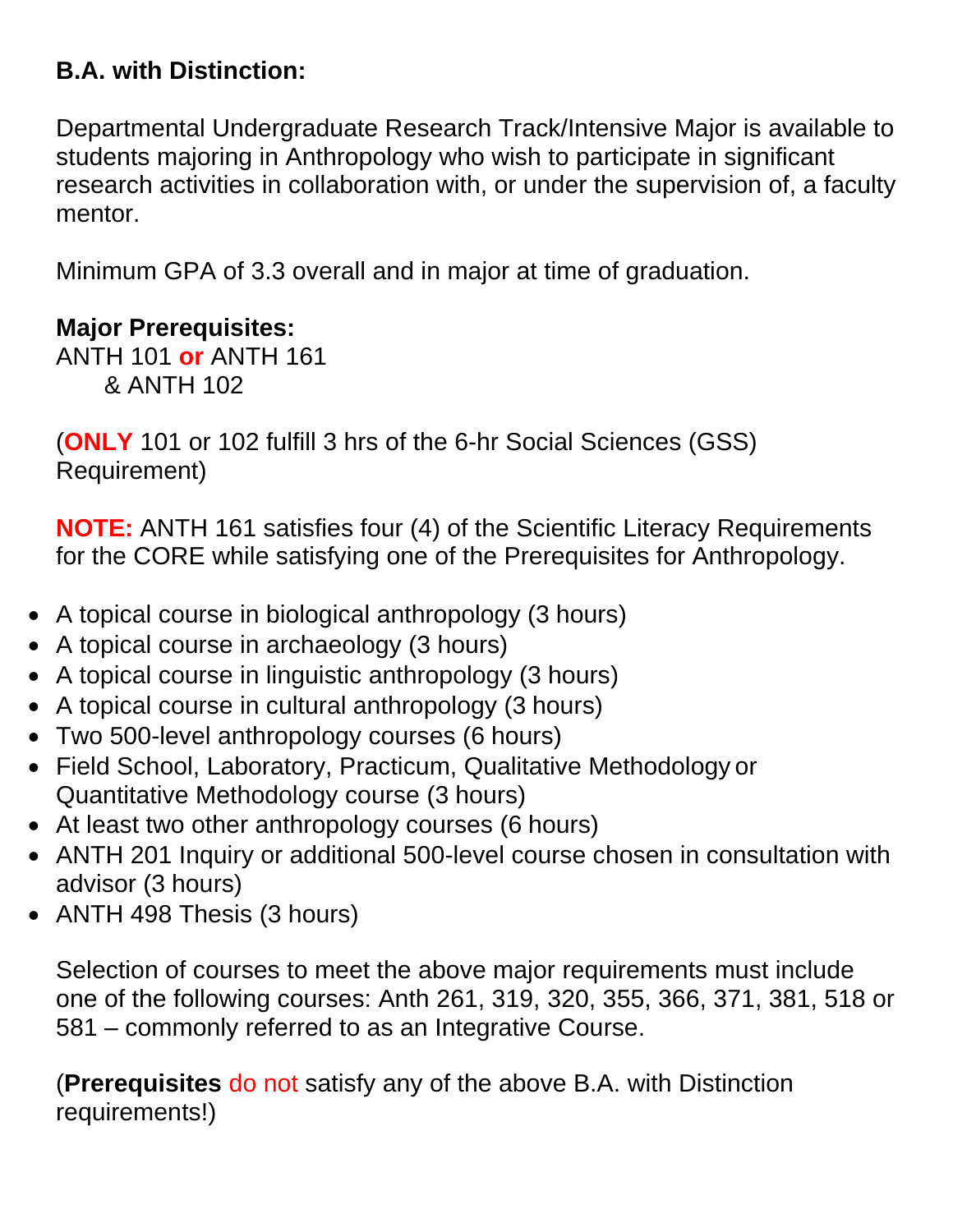Major requirements 33 hours

Total of 39 credit hours with the Prerequisites

The senior thesis will produce a piece of original research and a public presentation of the research in a venue approved by the faculty mentor. Examples of such venues would include:

- SCASC South Carolina Anthropology Student Conference
- Annual meeting of the Southern Anthropological Society (or another annual meeting of the appropriate professional organization)
- A regular or special session of the Department of Anthropology Colloquium Series
- USC Discovery Day
- Submission to a professional journal

A written sponsorship agreement from the faculty mentor will be placed on file in the Department of Anthropology office.

Students who successfully complete the intensive major requirements with a GPA of 3.3 or higher in the major and overall will be awarded their degree with Distinction in Anthropology upon graduation.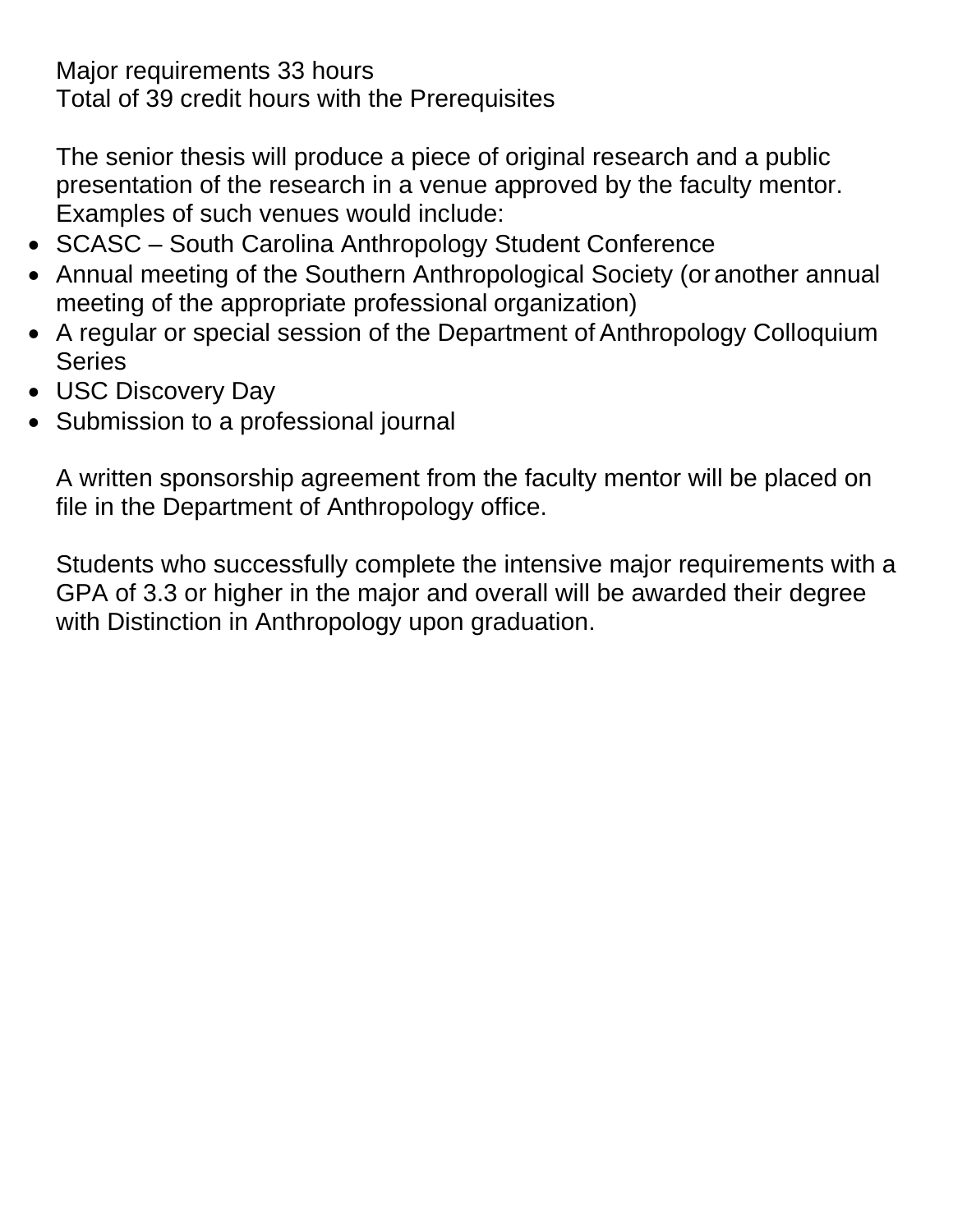University of South Carolina

# **MINOR IN ANTHROPOLOGY REQUIREMENTS**

This minor consists of eighteen (18) semester hours. ANTH 101—Primates, People and Prehistory ANTH 102—Understanding Other Cultures

And four (4) courses of your choice at the 200-level or above.

\*\*(If ANTH 161 is taken for Scientific Literacy, then ANTH 101 does not have to be taken; but another course must be selected to have the correct number of total credits for the MINOR)

# **In certain cases**

ANTH 101 or ANTH 102 can be exempted by permission of the Undergraduate Director in the Department and replaced with other anthropology courses.

# **MINOR IN MEDICAL ANTHROPOLOGY REQUIREMENTS**

The Medical Anthropology minor offers a range of courses that explore how health, illness, and wellbeing are shaped, experienced, and understood in the context of social, cultural, historical, economic, and political forces. Medical anthropology is steadfastly committed to ethnography for its empirical merits and value for theory building. It encourages students to apply insights about cultures to health-related studies across the university, including studies in biological, psychological, and social sciences, as well as other pre-medical and pre-health fields. Current trends in education and employment show a growing need for medical anthropology knowledge and expertise in a variety of national and international career sectors. Given that societies and communities are increasingly multicultural, healthcare must adapt to this trend.

The minor in Medical Anthropology consists of **18 credit hours or 6 classes.** 

• Departmental or Honors College special topics courses or field schools related to medical anthropology may fulfill the restricted electives requirement, provided that the course substitutions are pre-approved by the office of the Dean of Undergraduate Student Affairs and Advising in Flinn Hall in consultation with faculty content experts in the Department of Anthropology; bring a syllabus to Flinn Hall for the course you want pre-approved. Appeals to register in pre-approved honors college courses should be directed to the Honors College.

# **Minor Admission Requirements**

- The minor is *not open* to Anthropology Majors.
- **EXT** At least 15 hours used in the minor must be earned at USC within the Department of Anthropology.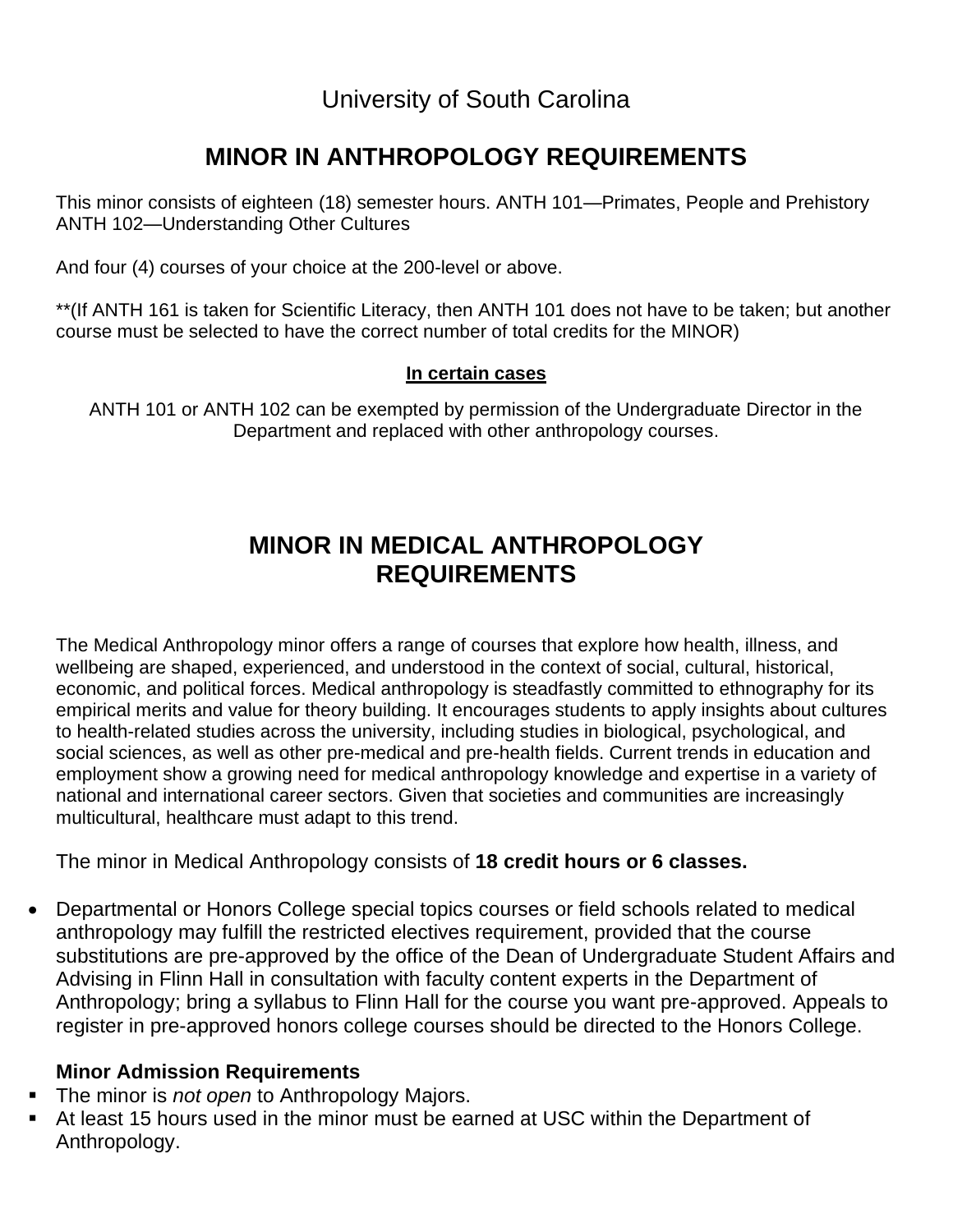# **Required Courses (15 hrs)**

▪ Complete all of the following:

ANTH 102 Understanding Other Cultures\* ANTH 292 Disease, Health, and Social Inequities ANTH 392 Global Women's Health ANTH 551 Medical Anthropology Fieldwork ANTH 552 Medical Anthropology

# **Choose one Elective (3 hrs)**

■ Select from the list below:

| ANTH 210 The Human Life Cycle in Different Cultures    | 3 hrs |
|--------------------------------------------------------|-------|
| ANTH 212 Food and Culture                              | 3 hrs |
| <b>ANTH 262 Basic Forensic Anthropology</b>            | 3 hrs |
| ANTH 263 Medical Experimentation and the Black Body    | 3 hrs |
| <b>ANTH 280 Humans Going Nuclear</b>                   | 3 hrs |
| <b>ANTH 300 Toxic Environments and Invisible Harms</b> | 3 hrs |
| ANTH 561 Human Osteology                               | 4 hrs |

# **Total Semester Hours Required**

■ 18

**\*NOTE: ANTH 102 may not also fulfill the Carolina Core GSS component**

# **COGNATE IN ANTHROPOLOGY REQUIREMENTS**

# **Students who are Anthropology Majors or Minors may not take courses in Anthropology and count them towards a Cognate**

A **Cognate** requires a minimum of 12 hours in courses that are 200-level and above in Anthropology (many times 300 or above in other departments) related to and supporting the major. Courses must be approved in advance by the advisor. Cognate courses may be taken in one or more departments.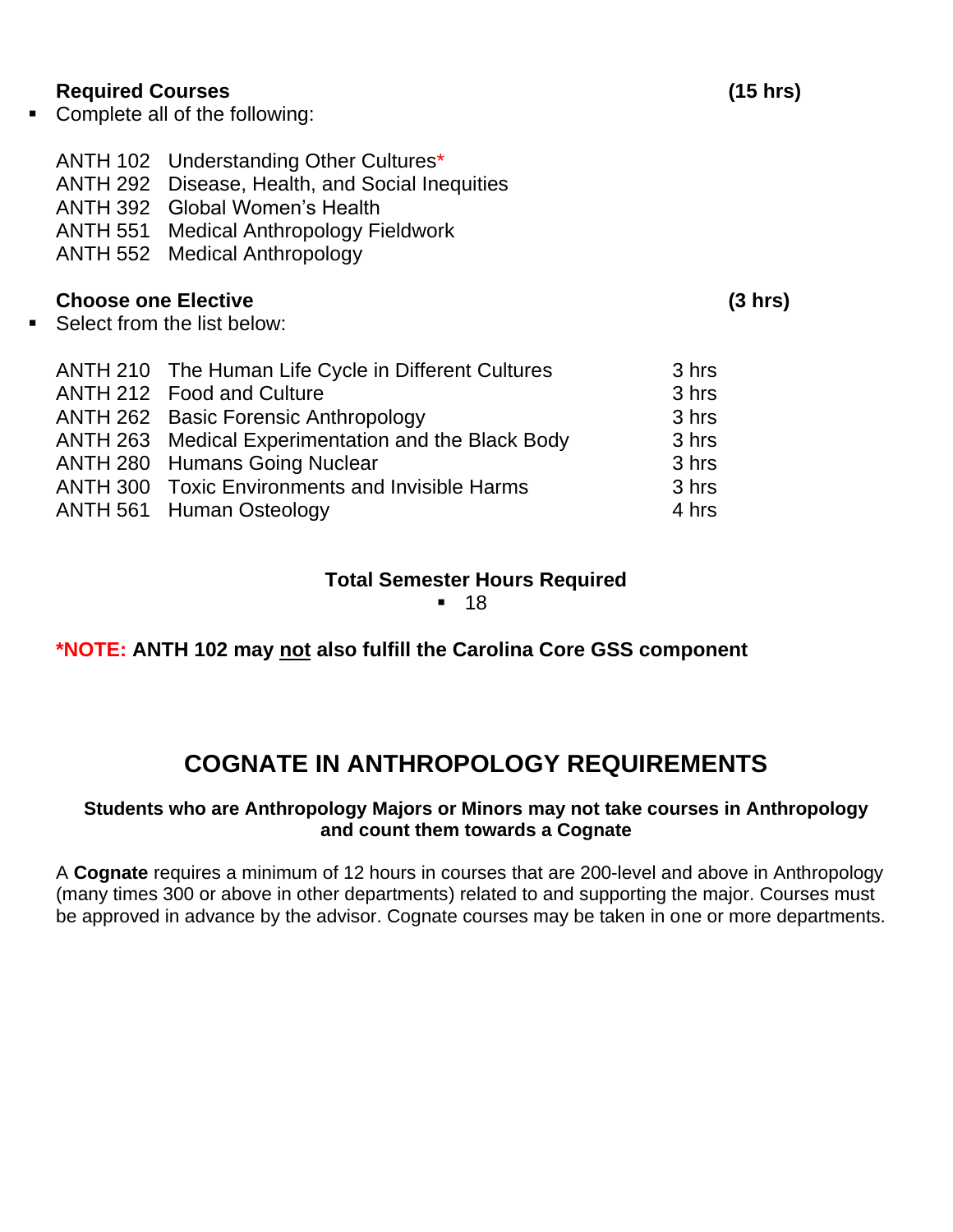# **Things to Remember for Undergraduate Advisement**

The Anthropology Department is committed to quality academic advising. Each student enrolled in the Department is assigned a faculty advisor whose specialty most closely matches the student's interests. The faculty advisor must sign advisement forms and monitor the progression toward the degree. The advisor cautions the student to make certain that academic programs are completed in a timely manner. This is especially important since not all required courses may be offered each semester. **It is the responsibility of students to keep track of their courses and make sure that their programs satisfy department and College graduation requirements.**

# **Reminders:**

- **1.** Make your appointment for Advisement with your Advisor Through Navigate (Pathfinder). [https://sc.edu/about/offices\\_and\\_divisions/advising/](https://sc.edu/about/offices_and_divisions/advising/)
- **2.** Get your file from the Main Office (Gambrell Hall 440) and take it to your advisement appointment with ideas about the courses you would like to take.
- **3.** It is ultimately the responsibility of the student to make sure they fulfill the requirements forthe degree.
- **4.** Following advisement, the student must take a copy of the signed advisement form to the departmental Undergraduate Co-Ordinator. Only then will the student be cleared on the computer for registration.
- **5.** During the student's the last semester of their Junior Year, they must call the office of the Dean (777- 2993) and make an appointment for a Senior Check. The Major Program Card (available in the Department of Anthropology Office, Gambrell Hall, Suite 440) must be completed in advance of the Senior Check. The student should schedule an appointment with their advisor to fill out the Major Program card in time to take it to the appointment at the Dean's office – Flinn Hall.
- **6.** The student must apply for graduation at the Dean's office in the first month of their last semester.

# **NOTE:**

The normal course load is 15-18 hours per semester. In order to take 19 or more hours, a student must have attained in the previous full semester an average of 3.0 or better on a minimum of 12 hours taken on a non-pass/fail basis. In order to enroll in independent study, a student must have a cumulative GPA of 2.5 or higher. No student may apply more than 15 hours of Independent Study credits toward the degree. Courses taken on a pass/fail basis can only be used as free electives. This option is available only to students with a GPA of 2.000 and above and for no more than 8 courses. No grade of D will be permitted to count toward a student's major, minor, or cognate. If necessary, the course must be repeated, raising the number of hours required for graduation. In order to graduate, the student must have a minimum of 120 applicable hours (and no more than a total of 180 hours attempted or earned, including AP, etc. credits), meet all course requirements, be in good standing, meet departmental and/or program requirements, and have a cumulative GPA of at least 2.000 on all work completed at USC.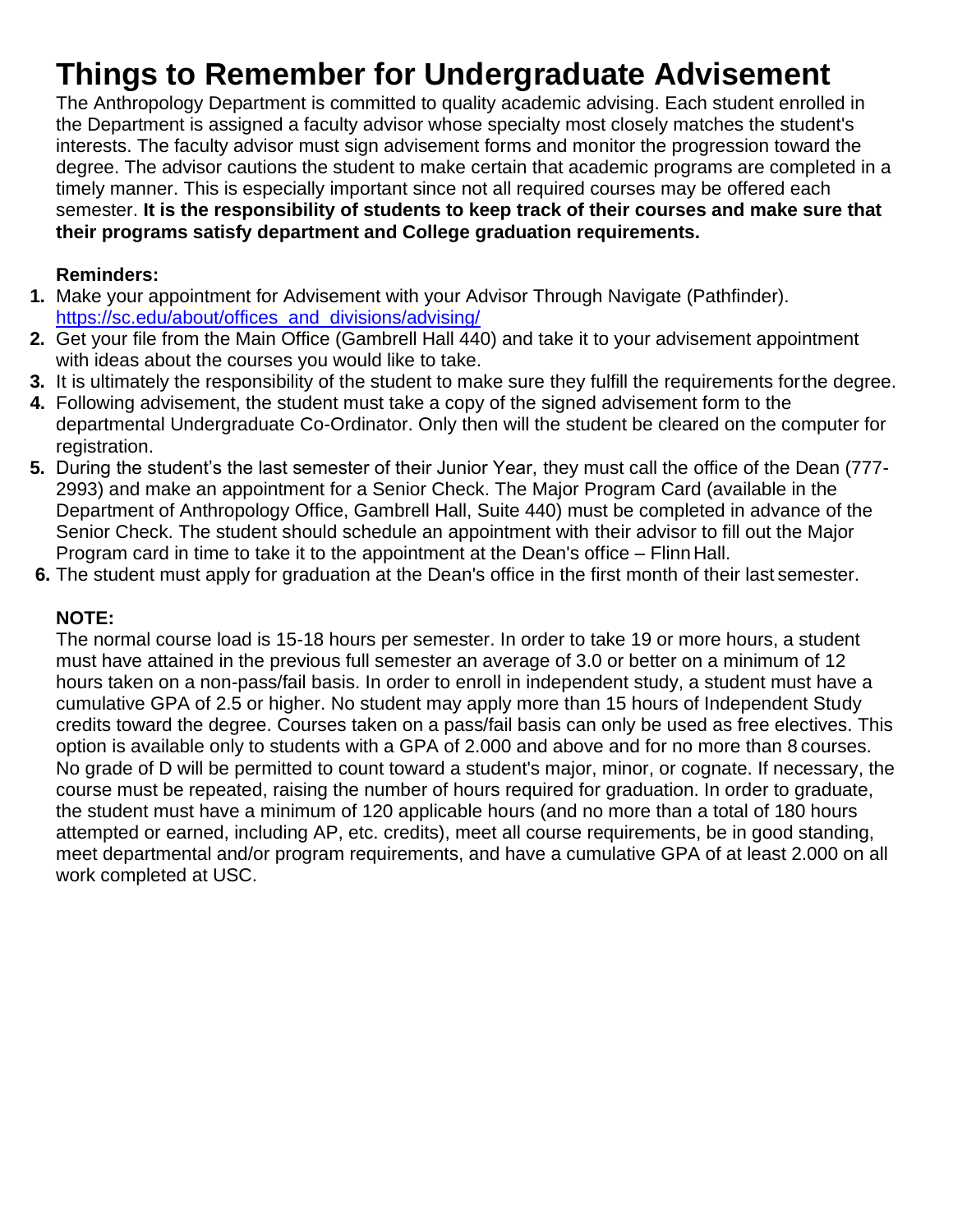# **Help your advisor help you!**

 $\odot$  Be on time for your appointment

 $\odot$  If you are in trouble with a specific course, or all of your courses, be prepared to discuss this matter. Be open to your advisor's suggestions for using the Student Success Center, Writing Center, Math Lab, etc.

 $\odot$  If you are undecided about your major or you are having second thoughts about your major, ask your advisor's opinion. Your advisor cannot make your decision for you, but they can suggest possibilities and refer you to other sources for help and information.

 $\odot$  Have an idea about which courses you would like to take in the upcoming semester, and listen carefully to your advisor's recommendations. Familiarize yourself with the pre-requisites for the courses that you wish to take. Be sure you have met the pre-requisites.

☺ Ask questions about your progress toward meeting your Core/Gen. Ed. requirements, major requirements, major course sequences and other course requirements for your degree. Review your progress toward graduation.

 $\odot$  Remember that Degree Works is a tool/guide; and not the final say of when you will graduate or how your credits are applied to your major requirements. If you have a questions, please contact the Undergraduate Co-Ordinator.

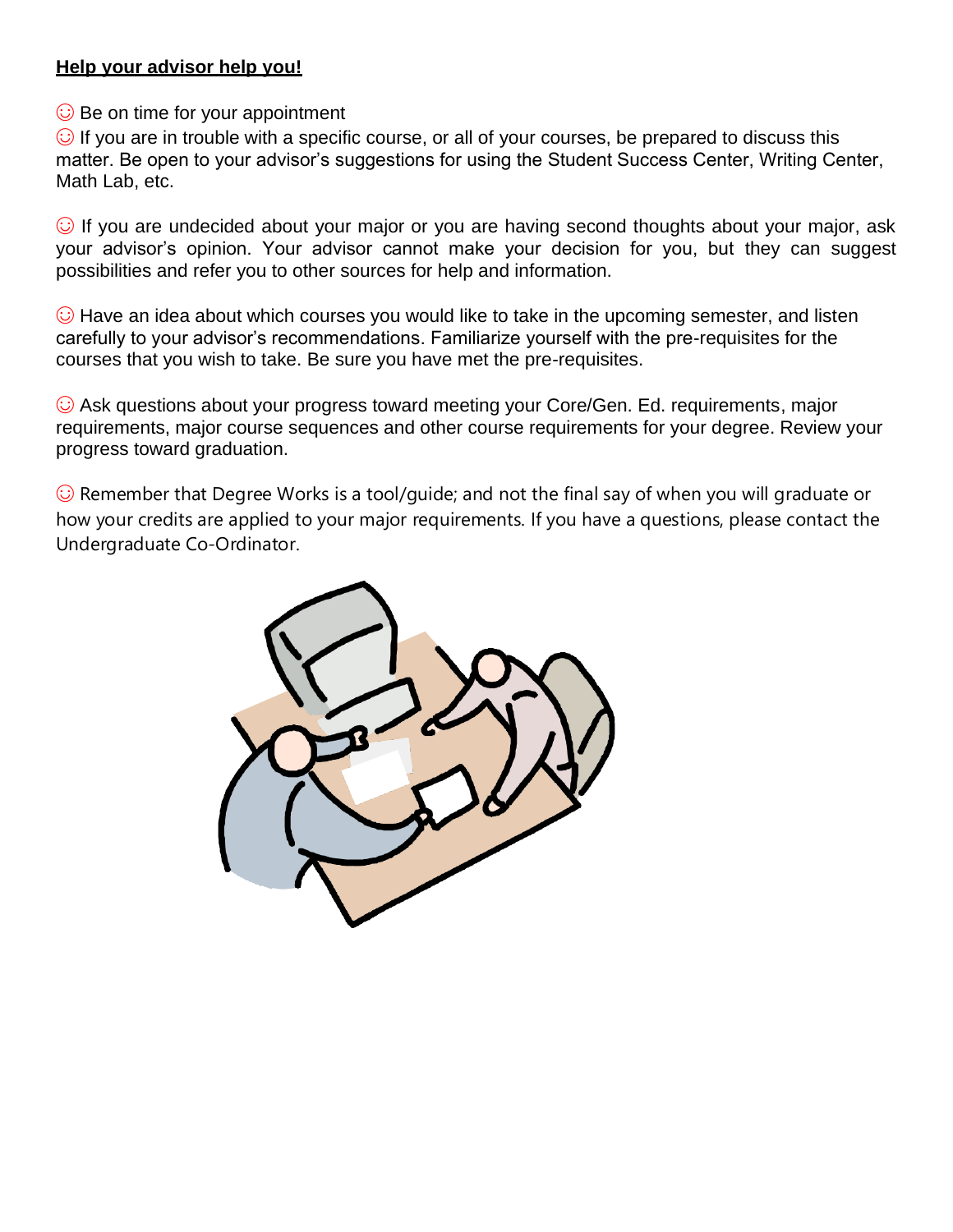# **Contact Information**

| Dr. Drucilla Barker                                                                   | Gambrell 408                                          | 777-3200             | barkerdk@mailbox.sc.edu   |
|---------------------------------------------------------------------------------------|-------------------------------------------------------|----------------------|---------------------------|
| Dr. Monica Barra                                                                      | Gambrell 419<br><b>EWS 501</b>                        | 576-8340             | mbarra@seoe.sc.edu        |
| Dr. Joanna Casey                                                                      | Gambrell 413                                          | 777-6700             | jlc@sc.edu                |
| Dr. Carlina de la Cova                                                                | Gambrell 409                                          | 777-2957             | delacova@mailbox.sc.edu   |
| Dr. Sharon DeWitte                                                                    | Gambrell 410                                          | 777-6940             | dewittes@mailbox.sc.edu   |
| Dr. John Doering White                                                                | Gambrell 419<br>Hamilton 202                          | 777-5291             | doeringj@mailbox.sc.edu   |
| Dr. Sherina Feliciano-<br><b>Santos</b>                                               | Gambrell 423                                          | 777-7259             | Felicianos@mailbox.sc.edu |
| Dr. Katherine (Kelly)<br>Goldberg                                                     | Gambrell 422                                          | 777-6500             | goldbeke@mailbox.sc.edu   |
| Dr. Eric Jones                                                                        | Gambrell 416                                          | 777-6500             | Ej19@mailbox.sc.edu       |
| Dr. Courtney Lewis                                                                    | Gambrell 411                                          | 777-9922             | lewisco@mailbox.sc.edu    |
| Dr. Marc Moskowitz                                                                    | Gambrell 418                                          | 777-1536             | moskowit@mailbox.sc.edu   |
| Dr. Jennifer Reynolds                                                                 | Gambrell 420<br>Gambrell 437                          | 777-2392<br>777-5527 | jreynold@mailboxsc.edu    |
| Dr. David Simmons                                                                     | Gambrell 433<br>Patterson 109                         | 777-2321<br>576-6520 | dsimmons@mailbox.sc.edu   |
| Dr. Kimberly Simmons                                                                  | Gambrell 427<br><b>Thomas Cooper</b><br>Library L-241 | 777-0822<br>777-4832 | ksimmons@sc.edu           |
| Dr. Magdalena Stawkowski Gambrell 424                                                 |                                                       | 576-7278             | stawkows@mailbox.sc.edu   |
| Dr. Gail Wagner                                                                       | Gambrell 432                                          | 777-6548             | gail.wagner@sc.edu        |
| Dr. Terry Weik                                                                        | Gambrell 414                                          | 777-6789             | Weik@mailbox.sc.edu       |
| <b>Claudia Carriere</b><br><b>Office Manager</b><br>Undergrad. /Grad.<br>Co-Ordinator | Gambrell 435                                          | 777-0993             | cfcarri@mailbox.sc.edu    |
| Atieno Adongo<br><b>Business Manager</b><br><b>HR Contact</b>                         | Gambrell 434                                          | 777-9604             | adongoa@mailbox.sc.edu    |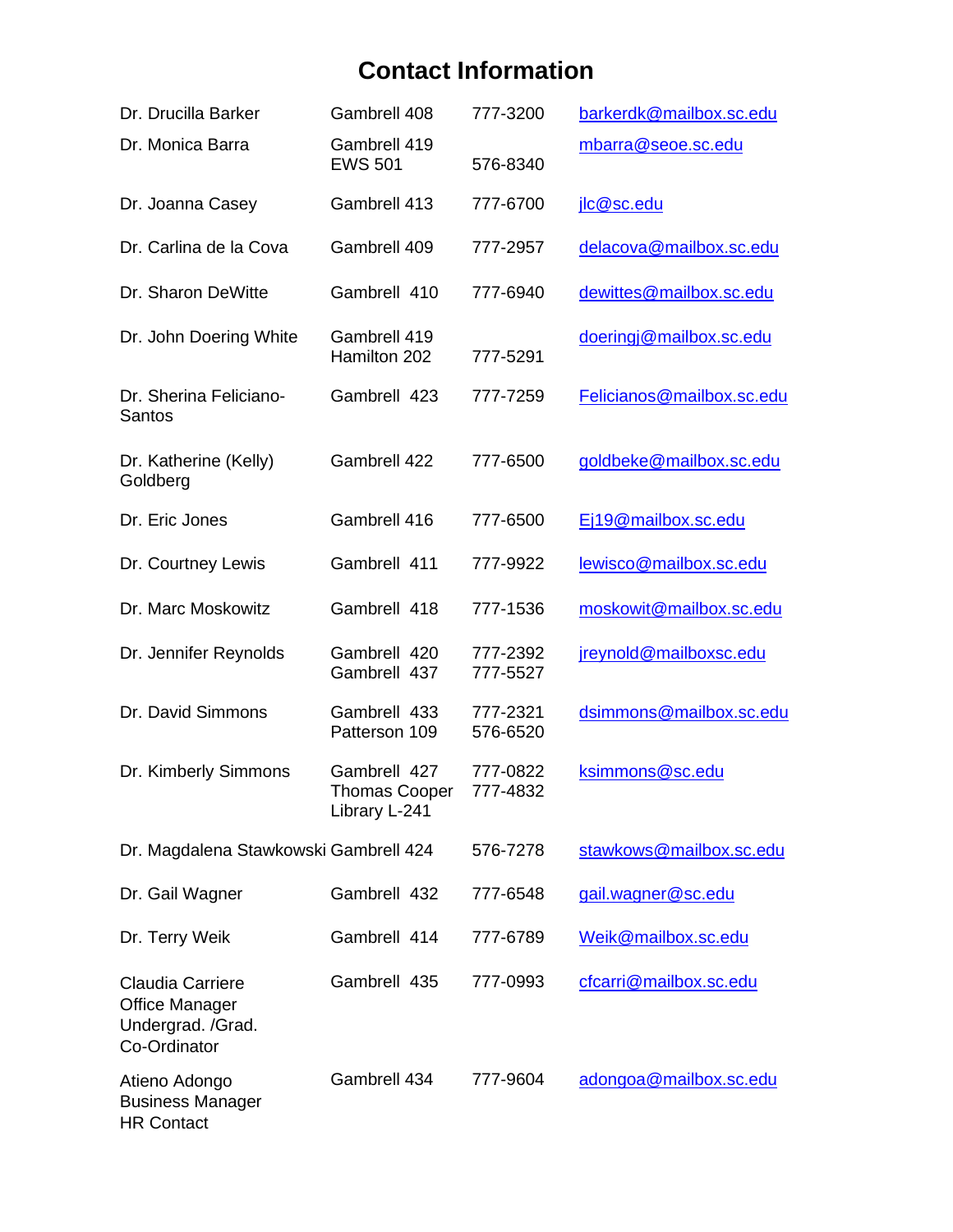**Anthropology 399 (Independent Study), 497 (Internship) 498 (Senior Thesis), 699 (Reading and Research), 797 (Reading & Research), 798 (Research Prac in Anth), 799 (Master's Thesis) and 899 (Dissertation Prep) are being offered. Please speak to your Advisor if you are interested in signing up for one of these classes**.

**LEASE NOTE: IT IS THE STUDENT'S RESPONSIBILITY TO CHECK THE OFFICIAL U.S.C. MASTER SCHEDULE ( [https://ssb.onecarolina.sc.edu/BANP/twbkwbis.P\\_GenMenu?name=homepage](https://ssb.onecarolina.sc.edu/BANP/twbkwbis.P_GenMenu?name=homepage) ) FOR ANY CHANGES IN DAY, TIME AND/OR LOCATION OF ANY PARTICULAR COURSE. SUCH INFORMATION CAN BE CHANGED AT ANY TIME.**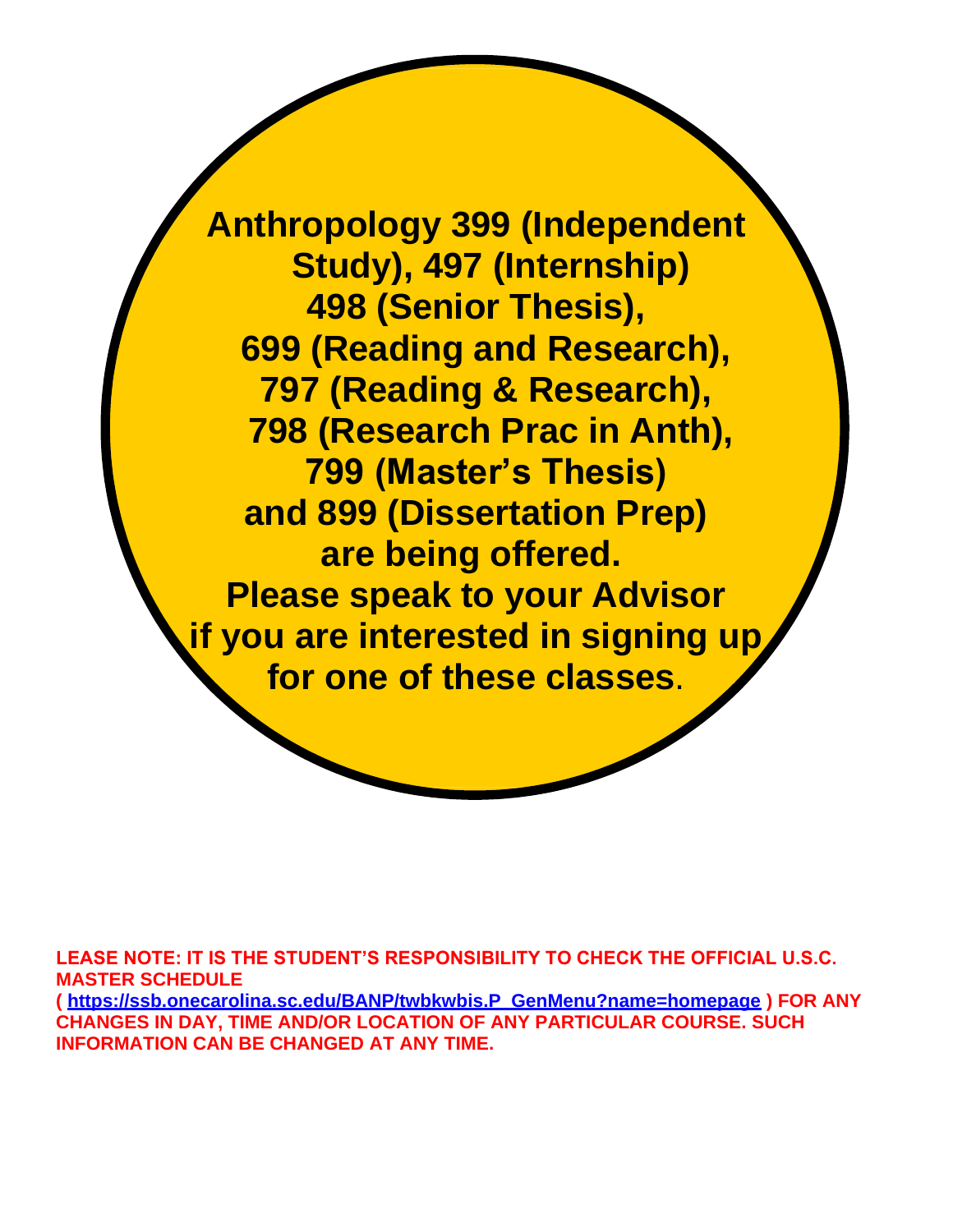# **Fall 2021 CALENDAR**

| <b>Event</b>                                                                                | <b>Date</b>                                                |
|---------------------------------------------------------------------------------------------|------------------------------------------------------------|
| <b>Faculty Reporting Date</b>                                                               | Aug. 16,<br>Monday                                         |
| <b>New Student Convocation</b>                                                              | Aug. 18,<br>Wednesday                                      |
| <b>Classes Begin</b>                                                                        | Aug. 19,<br>Thursday                                       |
| Last day to change/drop a course without a grade of "W" being recorded (Part of Term<br>30) | Aug. 25,<br>Wednesday                                      |
| Labor Day Holiday (no classes)                                                              | Sept. 6,<br>Monday                                         |
| Last day to apply for December graduation                                                   | <b>Graduation</b><br><b>Application</b><br><b>Deadline</b> |
| Midpoint in Semester                                                                        | Oct. 11,<br>Monday                                         |
| Fall Break (no classes)                                                                     | Oct. $7 - 8$ ,<br>Thursday -<br>Friday                     |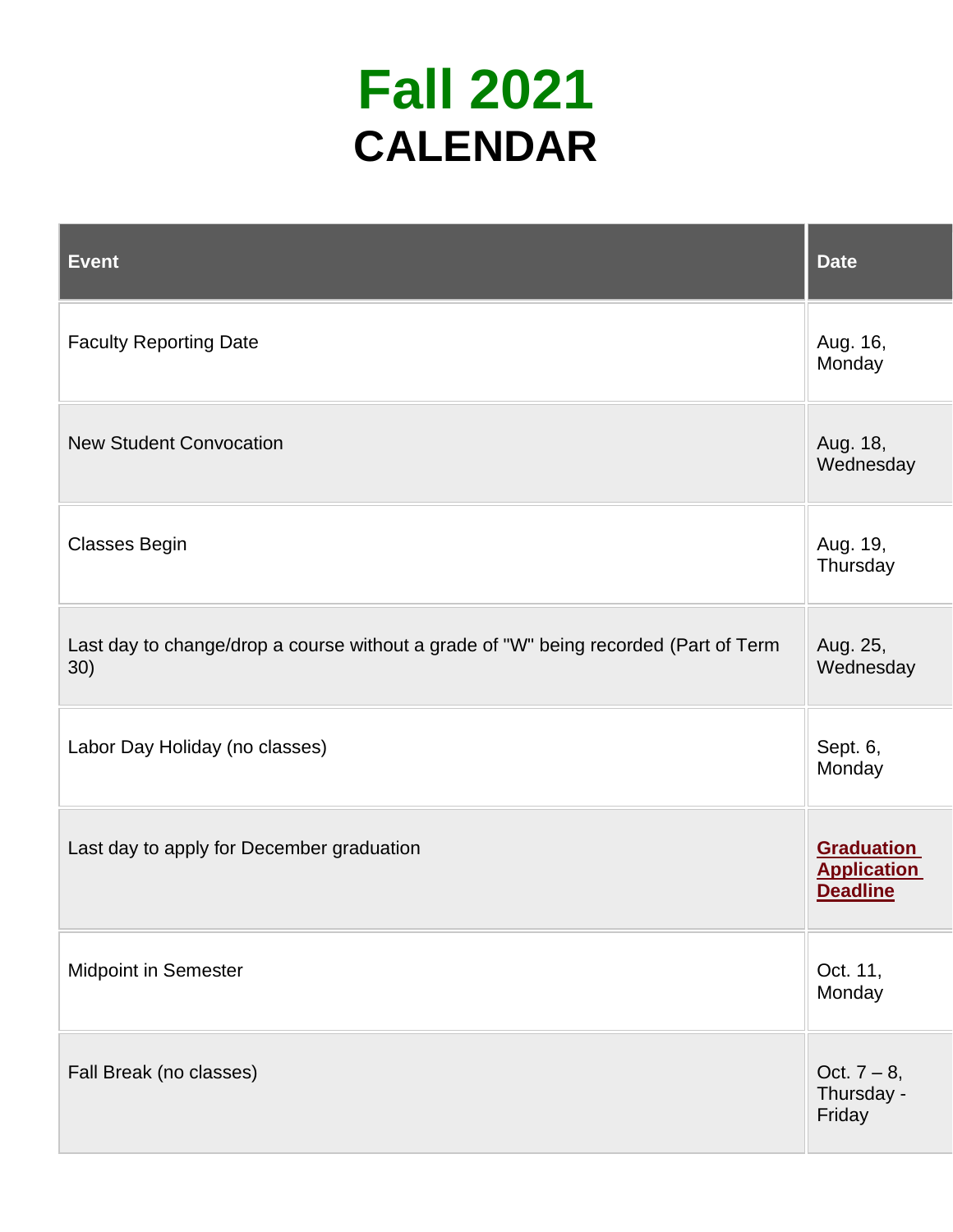| <b>Event</b>                                                                                             | <b>Date</b>                              |
|----------------------------------------------------------------------------------------------------------|------------------------------------------|
| Last day to drop a course or withdraw without a grade of "WF" being recorded (Part of<br><b>Term 30)</b> | Nov. 3,<br>Wednesday                     |
| Thanksgiving Recess (no classes)                                                                         | Nov. $24 -$<br>28, Wednesday<br>- Sunday |
| Last Day of Classes                                                                                      | Dec. 3, Friday                           |
| <b>Reading Day</b>                                                                                       | Dec. 4,<br>Saturday                      |
| Final Examinations (includes exams on Saturday)                                                          | Dec. $6 - 13$ ,<br>Monday -<br>Monday    |
| <b>Commencement Exercises in Columbia</b>                                                                | Dec. 13,<br>Monday                       |

**PLEASE NOTE: IT IS THE STUDENT'S RESPONSIBILITY TO CHECK THE OFFICIAL U.S.C. MASTER SCHEDULE ( [https://ssb.onecarolina.sc.edu/BANP/twbkwbis.P\\_GenMenu?name=homepage](https://ssb.onecarolina.sc.edu/BANP/twbkwbis.P_GenMenu?name=homepage) ) FOR ANY CHANGES IN DAY, TIME AND/OR LOCATION OF ANY PARTICULAR COURSE. SUCH INFORMATION CAN BE CHANGED AT ANY TIME.**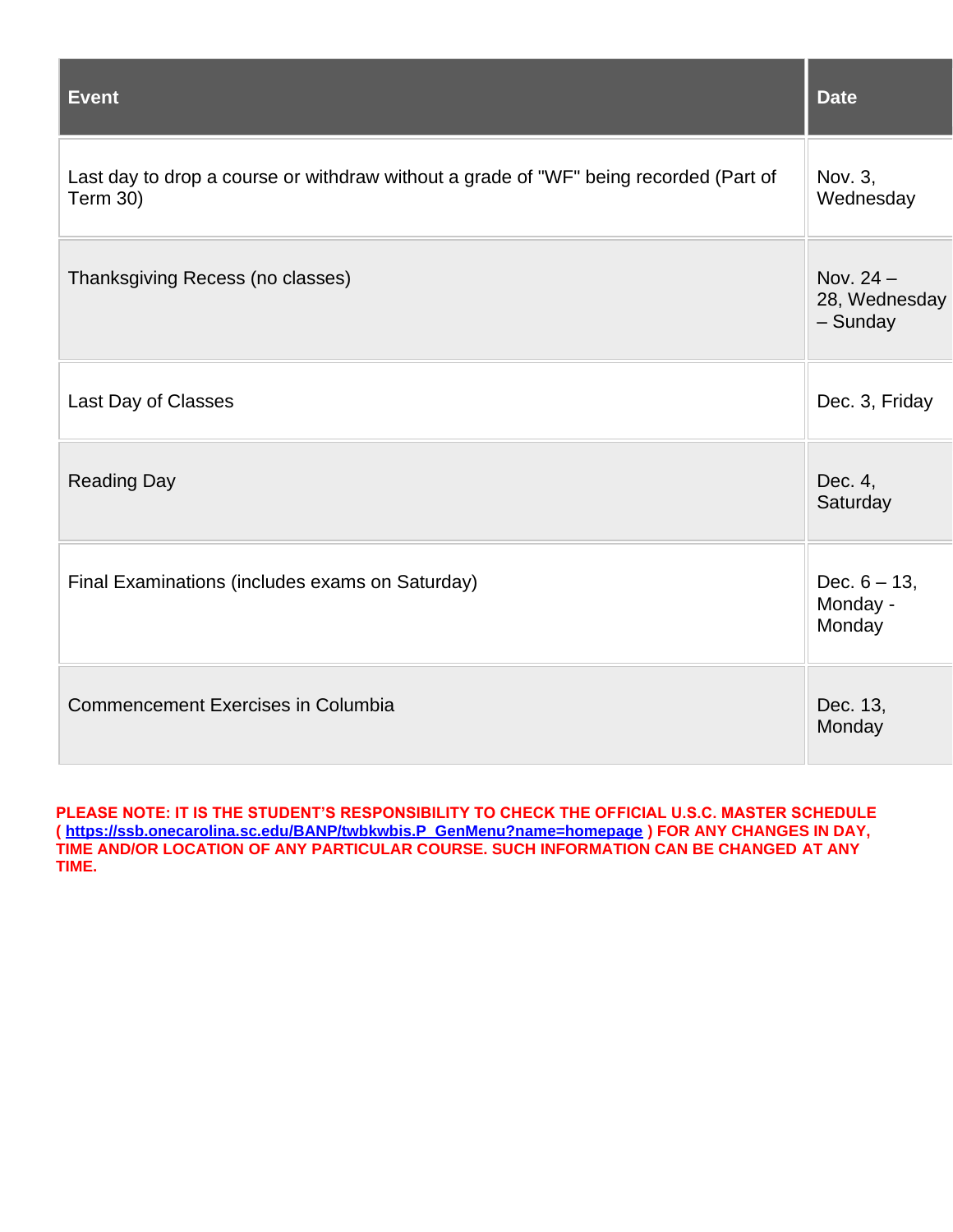# **Courses Being Offered Fall 2021**

#### **Anthropology 101.001 / Primates, People, and Prehistory PLEASE SEE SELFERVICE FOR DAY, TIMES, AND LOCATION Professor: Eric Jones** (3 credits)

# **Prerequisite for Anthropology Majors & Minors AND Fulfills 3 hrs. of the 6 hr. Social Sciences (GSS) Requirement**

#### **Course Readings:**

All readings will be on BlackBoard or will be from an open-source textbook online.

#### **Course Description**

Have you ever stopped to wonder what makes us human? This course is an introduction to human biological and cultural evolution—using evidence, methods, and theories from biological anthropology and archaeology—to explore us, from our hominin ancestors to the invention of agriculture and to the development of complex societies. Together, we will gain a deeper understanding of major milestones in our development as a biological and cultural species by learning about the relationship between human biology, culture, history, material culture, and environment. By the end of the semester, students will gain a basic understanding of archaeology and biological anthropology, learn how they work with and relate to other subfields of anthropology, and the connections between them and other social and natural sciences.

> **ANTH 102.001 - 010 and SL1 & SL2 / Understanding Other Cultures PLEASE SEE SELFERVICE FOR DAY, TIMES, AND LOCATION**

**Professor: Jennifer Reynolds**

(3 credits)

**Prerequisite for Anthropology Majors & Minors**

**(Required for Medical Anthropology Minors –\*NOTE:** ANTH 102 may **not** also fulfill the Carolina Core GSS component if taken for Med. Anth.**)**

**AND**

**Fulfills 3 hrs of the 6-hr Social Science GSS (Global Citizenship & Multicultural Understanding) Carolina Core Requirement and GLD (Global Learning)**

> **Section 1:** Monday / 1:10 – 2:00 / Gambrell 406 **Section 2:** Monday / 2:20 – 3:10 / Gambrell 406 **Section 3:** Monday / 3:30 – 4:20 / Gambrell 406 **Section 4:** Tuesday / 11:40 – 12:30 / Gambrell 406 **Section 5:** Tuesday / 1:15 – 2:05 / Gambrell 406 **Section 6:** Wednesday / 9:40 – 10:30 / Gambrell 406 **Section 7:** Wednesday / 10:50 – 11:40 / Gambrell 406 **Section 8:** Wednesday / 1:10 – 2:00 / Gambrell 406 **Section 9:** Wednesday / 2:20 – 3:10 / Gambrell 406 **Section 10:** Wednesday / 3:30 – 4:20 / Gambrell 406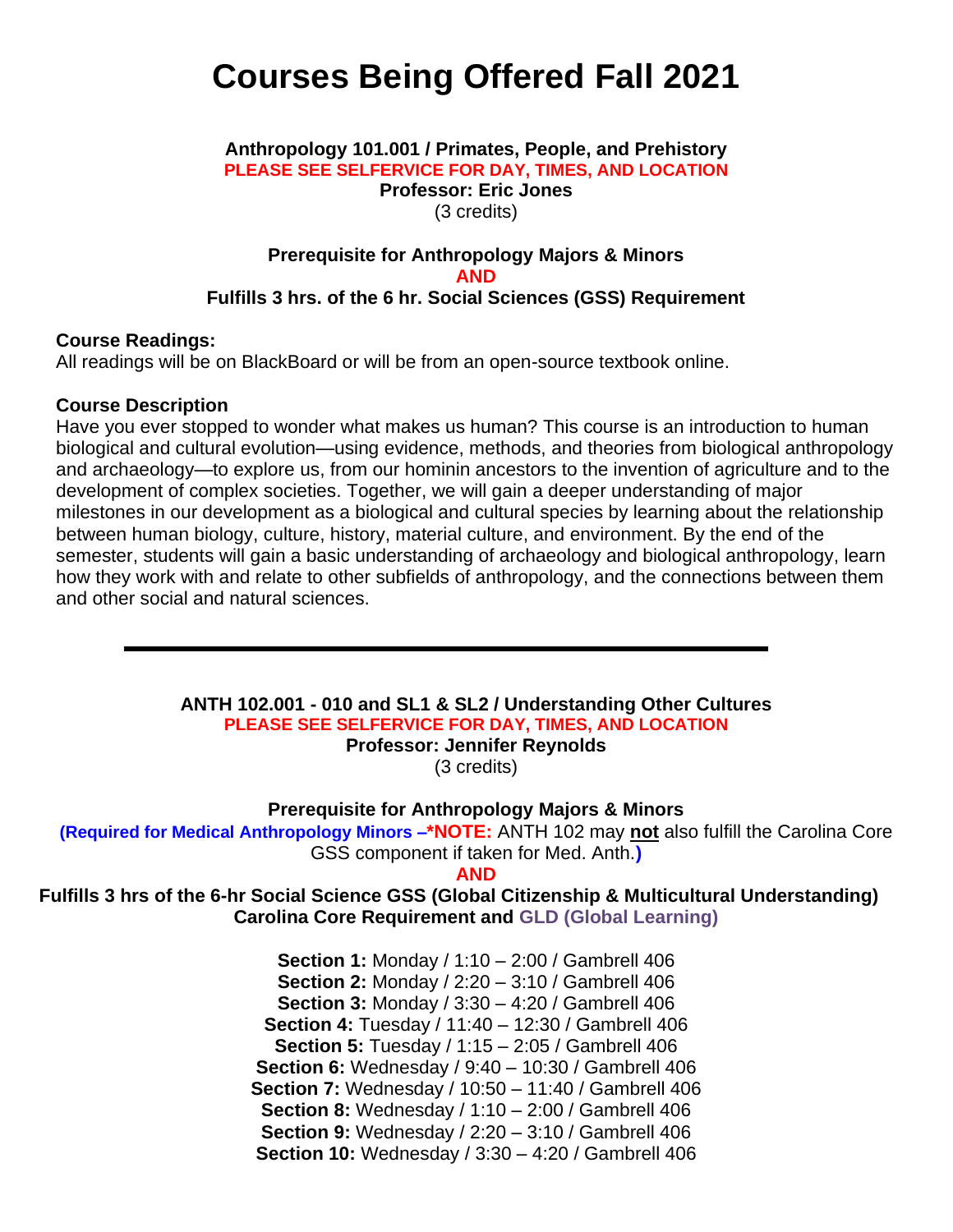**\*\* Section SL1:** Thursday / 1:15 – 2:05 / Gambrell 406 **\*\* Section SL2:** Thursday / 11:40 – 12:30 / Gambrell 406

# **Course Readings:**

Please go to the USC Bookstore to find what books you will need for this course**: [https://sc.bncollege.com/webapp/wcs/stores/servlet/TBWizardView?catalogId=10001&langId=-](https://sc.bncollege.com/webapp/wcs/stores/servlet/TBWizardView?catalogId=10001&langId=-1&storeId=10052) [1&storeId=10052](https://sc.bncollege.com/webapp/wcs/stores/servlet/TBWizardView?catalogId=10001&langId=-1&storeId=10052)**

# **Course Description:**

What is the concept of culture? How have anthropologists studied it? This course is designed to celebrate creative similarities & differences expressed through cultural diversity in all of its social and symbolic manifestations. It will also deal with the effects of class, ethnic, racial, and gender hierarchies across a range of cultural and societal contexts. The course will introduce the beginning student to the primary domains of cultural anthropology: the concept of culture, fieldwork, and professional ethics. The overarching objectives of this class seek to help students develop an appreciation of how human cultural diversity is always understood against the backdrop of what is shared, to develop an awareness of our own cultural ethnocentrisms, to deepen students' understanding of different forms of social stratification and inequality in cross-cultural perspective, and to illustrate how anthropology contributes to interdisciplinary approaches which seek to ameliorate contemporary world problems.

#### **Course Presentation:**

Lectures, films, and small & large group discussion.

# **Audience:**

Undergraduate students interested in learning about contemporary human cultural and linguistic diversity.

# **\*\* This section is for a community group only.**

# **ANTH 102.014 / Understanding Other Cultures PLEASE SEE SELFERVICE FOR DAY, TIMES, AND LOCATION Professor: Drucilla Barker**

**This course will be taught in the 2nd half of the Fall semester. (Not open for Registration until October. Please note that it is a Monday and Friday class.)**

(3 credits)

# **Prerequisite for Anthropology Majors & Minors**

**(Required for Medical Anthropology Minors –\*NOTE:** ANTH 102 may **not** also fulfill the Carolina Core GSS component if taken for Med. Anth.)

**AND**

**Fulfills 3 hrs of the 6-hr Social Science GSS (Global Citizenship & Multicultural Understanding) Carolina Core Requirement and GLD (Global Learning)**

# **Course Readings:**

Please go to the USC Bookstore to find what books you will need for this course**: [https://sc.bncollege.com/webapp/wcs/stores/servlet/TBWizardView?catalogId=10001&langId=-](https://sc.bncollege.com/webapp/wcs/stores/servlet/TBWizardView?catalogId=10001&langId=-1&storeId=10052) [1&storeId=10052](https://sc.bncollege.com/webapp/wcs/stores/servlet/TBWizardView?catalogId=10001&langId=-1&storeId=10052)**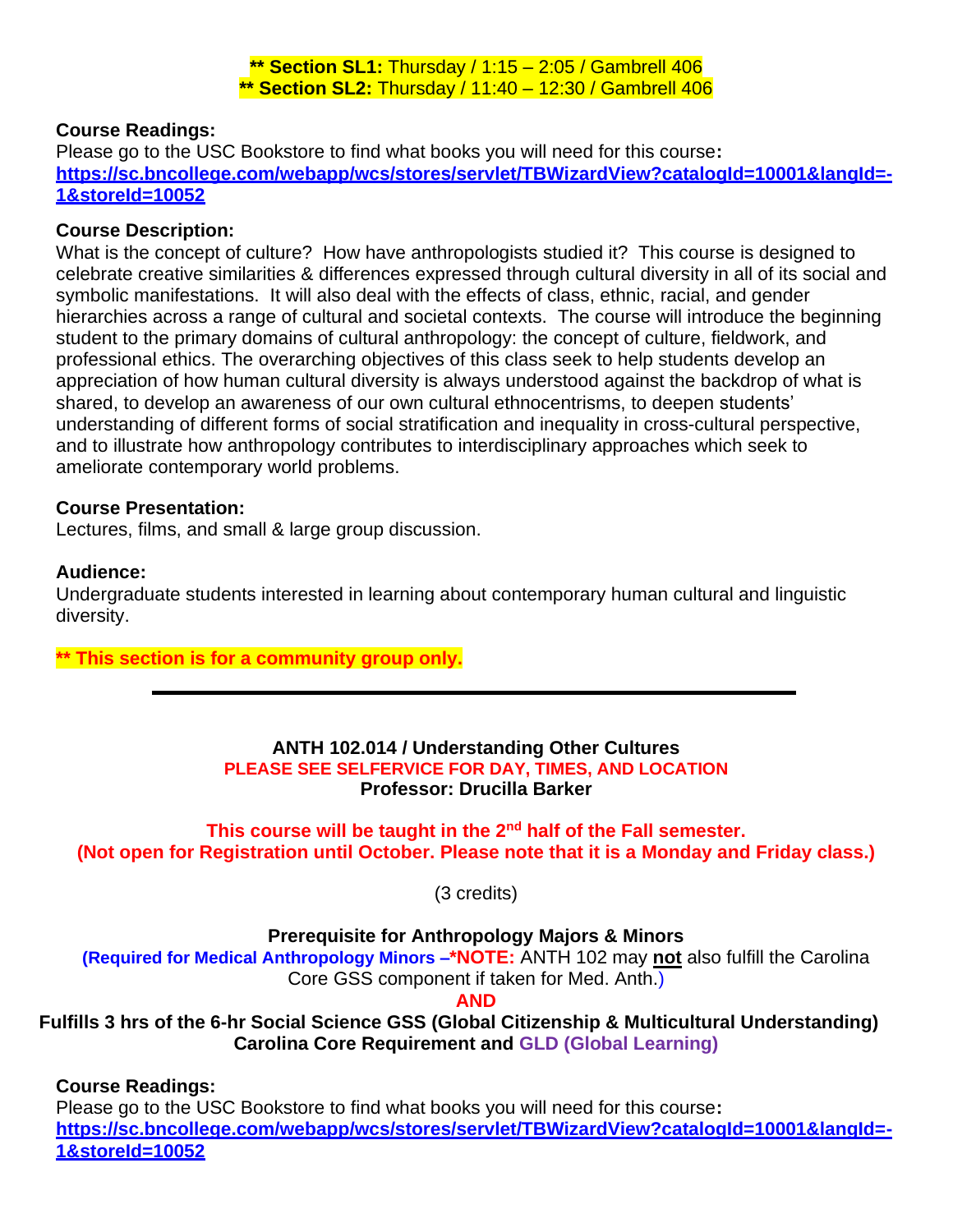# **Course Description:**

What is it that makes us human? What is the "glue" that holds together groups of people (families, communities, societies, nations) and how might we study it? Cultural anthropology is the study and explanation of learned and shared behaviors that are transmitted over space and time and that people use to interpret experience. This class introduces the basic components and definitions of human cultural practices, group identities, and human behavior, providing students with the fundamental tools and insight for better understanding the ever-changing and complex nature of our world today.

The underlying objectives of this class include helping students develop an appreciation of cultural difference, deepening students' understanding of social inequality, and illustrating anthropology's relevance in understanding and ameliorating world problems.

# **Learning Outcomes:**

- Understand the history of anthropology's development and the historical contributions of major anthropologists to the field, become familiar with the key concepts and methods in cultural anthropology, and be able to apply this knowledge to one's life, one's culture, and the world at large.
- Demonstrate an ability to use anthropological research methods to gather data on an ethnographic area, including research in contemporary journals, on the Internet, through fieldwork, and through systematic analysis and the presentation of findings in a thesis-driven model.
- Demonstrate an ability to recognize the significance of culture in shaping humans' worldview using a holistic perspective and be able to understand how culture impacts our understanding of the world around us.
- Understand how culture shapes and impacts human institutions, including marriage, religion, economics, politics, kinship, and educational systems; and be able to use cross-cultural comparison to appreciate similarities and differences involving these institutions in different societies.
- Be able to approach and analyze institutions and traditions using an objective relativist framework, whereby cultures and their religious beliefs are initially understood on their own terms as logical responses to the challenges facing all human societies.

**\*\*ANTH 102.Q1A / Understanding Other Cultures PLEASE SEE SELFSERVICE FOR DAY, TIMES, AND LOCATION Professor: Lori Donath**

(3 credits)

# **\*\*IAP Students Only**

**Prerequisite for Anthropology Majors & Minors (Required for Medical Anthropology Minors –\*NOTE: ANTH 102 may not also fulfill the Carolina Core GSS component if taken for Med. Anth.)**

**AND**

**Fulfills 3 hrs of the 6-hr Social Science GSS (Global Citizenship & Multicultural Understanding) Carolina Core Requirement and GLD (Global Learning)**

# **Course Readings:**

Please go to the USC Bookstore to find what books you will need for this course**: [https://sc.bncollege.com/webapp/wcs/stores/servlet/TBWizardView?catalogId=10001&langId=-](https://sc.bncollege.com/webapp/wcs/stores/servlet/TBWizardView?catalogId=10001&langId=-1&storeId=10052) [1&storeId=10052](https://sc.bncollege.com/webapp/wcs/stores/servlet/TBWizardView?catalogId=10001&langId=-1&storeId=10052)**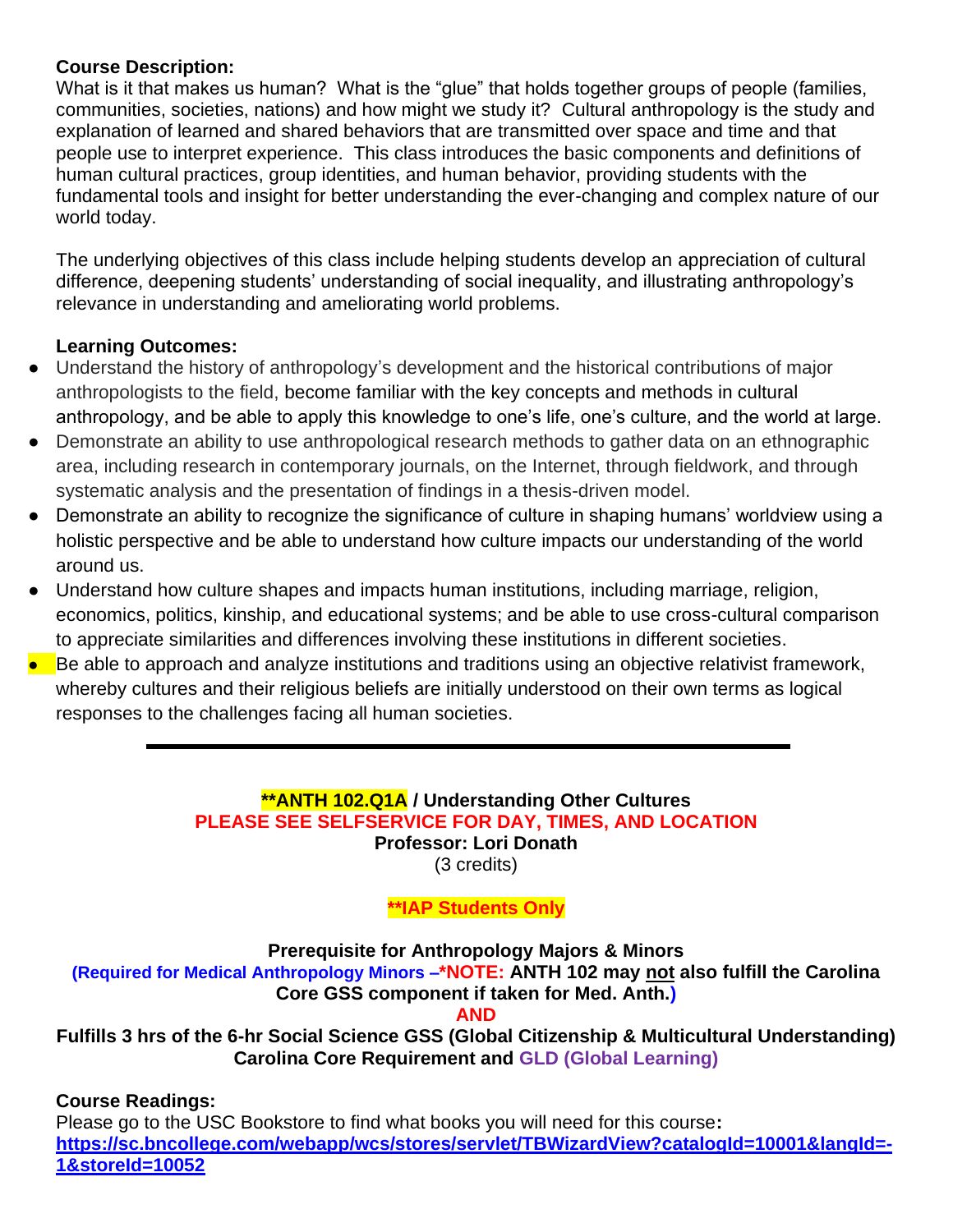# **Course Description:**

This course provides an introduction to the field of cultural anthropology, one of the four main fields of American Anthropology. We will seek to understand culture as a dynamic, complex, and global interplay between ideas about how the world works and practices enacted in the world. In so doing we will explore how humans share in common ways of being in the world while expressing diversity cross-culturally. Central to this endeavor will be our understanding of social stratification—and multiple dimensions of inequality—as well as our own positions within it.

# **Anthropology 161.001-010 / Human Origins: An Intro to Biological Anthropology PLEASE SEE SELFSERVICE FOR DAY, TIMES, AND LOCATION**

**Professor: Joanna Casey**

(4 credits)

**Can be used as a Prerequisite in place of ANTH 101 within the Major & Minor AND**

**Fulfills 4 hrs of the Carolina Core Requirements for the Scientific Literacy's 8 hrs OR**

# **Can be used as the Lab Requirement for the DURT Track**

**Section 1:** M / 9:00 – 10:30 / Gambrell 430 **Section 2:** M / 10:50 – 12:20 / Gambrell 430 **Section 3:** M / 1:10 – 2:40 / Gambrell 430 **Section 4:** T / 9:00 – 10:30 / Gambrell 430 **Section 5:** T / 1:15 – 2 :45 / Gambrell 430 **Section 6:** W / 9:00 – 10:30 / Gambrell 430 **Section 7:** W / 10:50 – 12:20 / Gambrell 430 **Section 8:** W / 1:10 – 2:40 / Gambrell 430 **Section 9:** R / 10:05 – 11:35 / Gambrell 430 **Section 10:** R / 1:10 – 2:40 / Gambrell 430

# **(Note: This course can be used as a Prerequisite for the Anthropology Major and it can also be used for 4 hrs of the Carolina Core Requirements for the Science Literacy's 8 credits at the same time. This course cannot be used to satisfy any credits for the Social Science GSS Carolina Core Requirement)**

# **Course Readings:**

No required texts

# **Course Description:**

This four-credit course satisfies the College of Arts and Sciences requirement for a Lab Science Course. It can also meet the Anthropology Major prerequisite requirement and the Anthropology Minor requirement in place of ANTH 101. It meets for two one hour and fifteen-minute lectures and a required two-hour lab. Students should take either ANTH 101 or ANTH 161, and not take both courses due to some course overlap. The course is an introduction to the science of biological anthropology. Biological anthropology is a subfield of anthropology that emphasizes a focus on humanity and its origin from a biological perspective. As a subfield of Anthropology, biological anthropology recognizes the complex interaction of biology and culture in the evolutionary development of the human species. In this class we study the basic concepts and mechanisms of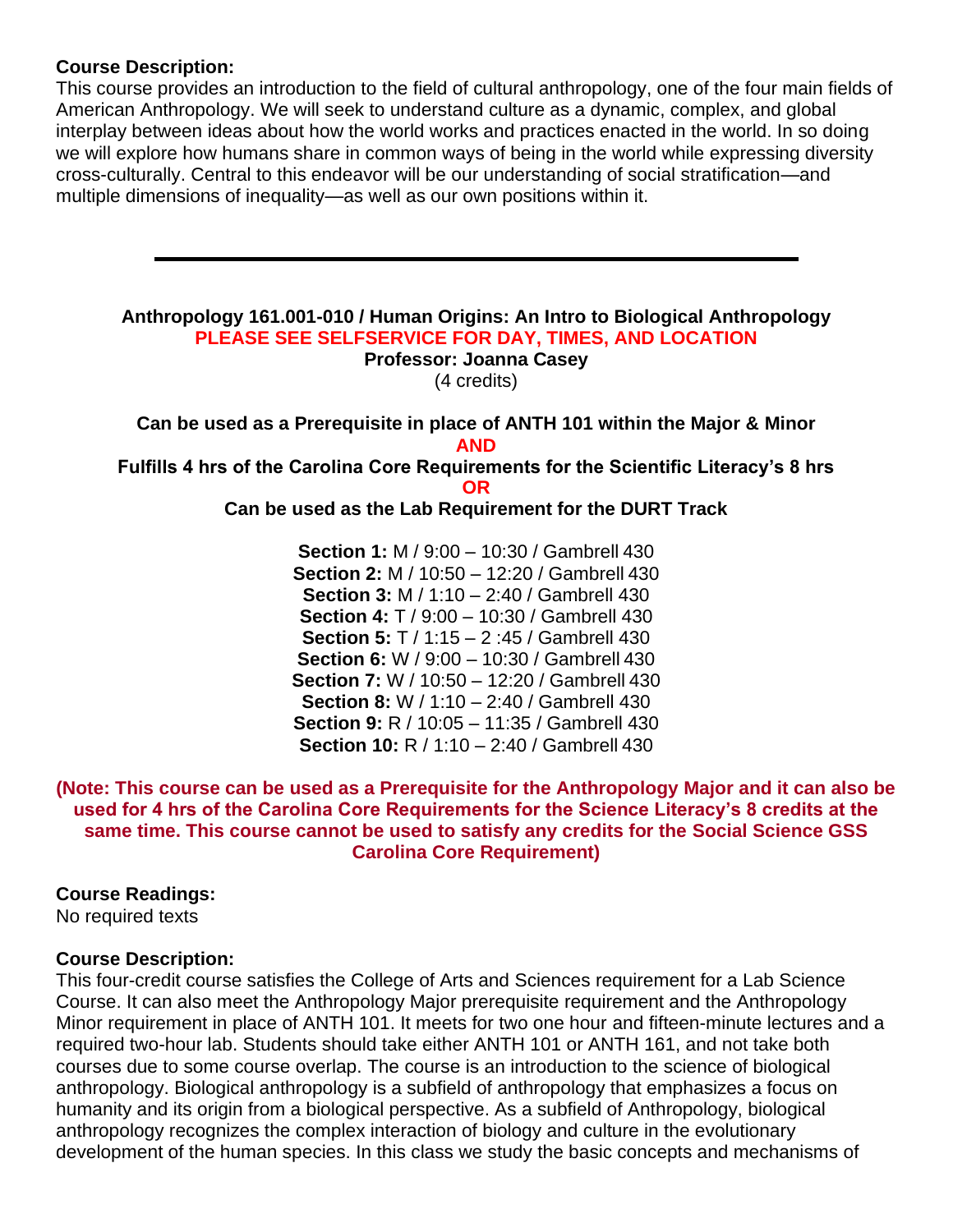evolution and the evolutionary history of humankind from primate beginnings to anatomically and behaviorally modern *Homo sapiens*. The course is divided into 3 sections: 1) the science of anthropology and the models and mechanisms of human evolution; 2) modern human variation and adaptation, and our relationships to non-human primates; and 3) the origin, development, and dispersal of humans using evidence from the fossil record (paleoanthropology) and archaeological remains. Along the way, it illustrates the ways in which anthropologists learn about the past and how we can use our knowledge of the past to understand the present. The weekly labs will address subjects including genetics, human variation, primate anatomy and behavior, human anatomy, fossil hominids, and archaeological dating techniques.

**Anthropology 161.H01 / Human Origins: An Intro to Biological Anthropology PLEASE SEE SELFSERVICE FOR DAY, TIMES, AND LOCATION Lab:** T / 11:40 – 1:10 / Hamilton 142

**Professor: Kelly Goldberg** (4 credits)

# **FOR HONORS COLLEGE STUDENTS ONLY**

**Can be used as a Prerequisite in place of ANTH 101 within the Major & Minor AND Fulfills 4 hrs of the Carolina Core Requirements for the Scientific Literacy's 8 hrs OR Can be used as the Lab Requirement for the DURT Track**

# **(Note: This course can be used as a Prerequisite for the Anthropology Major and it can also be used for 4 hrs of the Carolina Core Requirements for the Science Literacy's 8 credits at the same time. This course cannot be used to satisfy any credits for the Social Science GSS Carolina Core Requirement)**

**Course Readings:** No required texts

# **Course Description:**

This four-credit course satisfies the College of Arts and Sciences requirement for a Lab Science Course. It can also meet the Anthropology Major prerequisite requirement and the Anthropology Minor requirement in place of ANTH 101. It meets for two one hour and fifteen-minute lectures and a required two-hour lab. Students should take either ANTH 101 or ANTH 161, and not take both courses due to some course overlap. The course is an introduction to the science of biological anthropology. Biological anthropology is a subfield of anthropology that emphasizes a focus on humanity and its origin from a biological perspective. As a subfield of Anthropology, biological anthropology recognizes the complex interaction of biology and culture in the evolutionary development of the human species. In this class we study the basic concepts and mechanisms of evolution and the evolutionary history of humankind from primate beginnings to anatomically and behaviorally modern *Homo sapiens*. The course is divided into 3 sections: 1) the science of anthropology and the models and mechanisms of human evolution; 2) modern human variation and adaptation, and our relationships to non-human primates; and 3) the origin, development, and dispersal of humans using evidence from the fossil record (paleoanthropology) and archaeological remains. Along the way, it illustrates the ways in which anthropologists learn about the past and how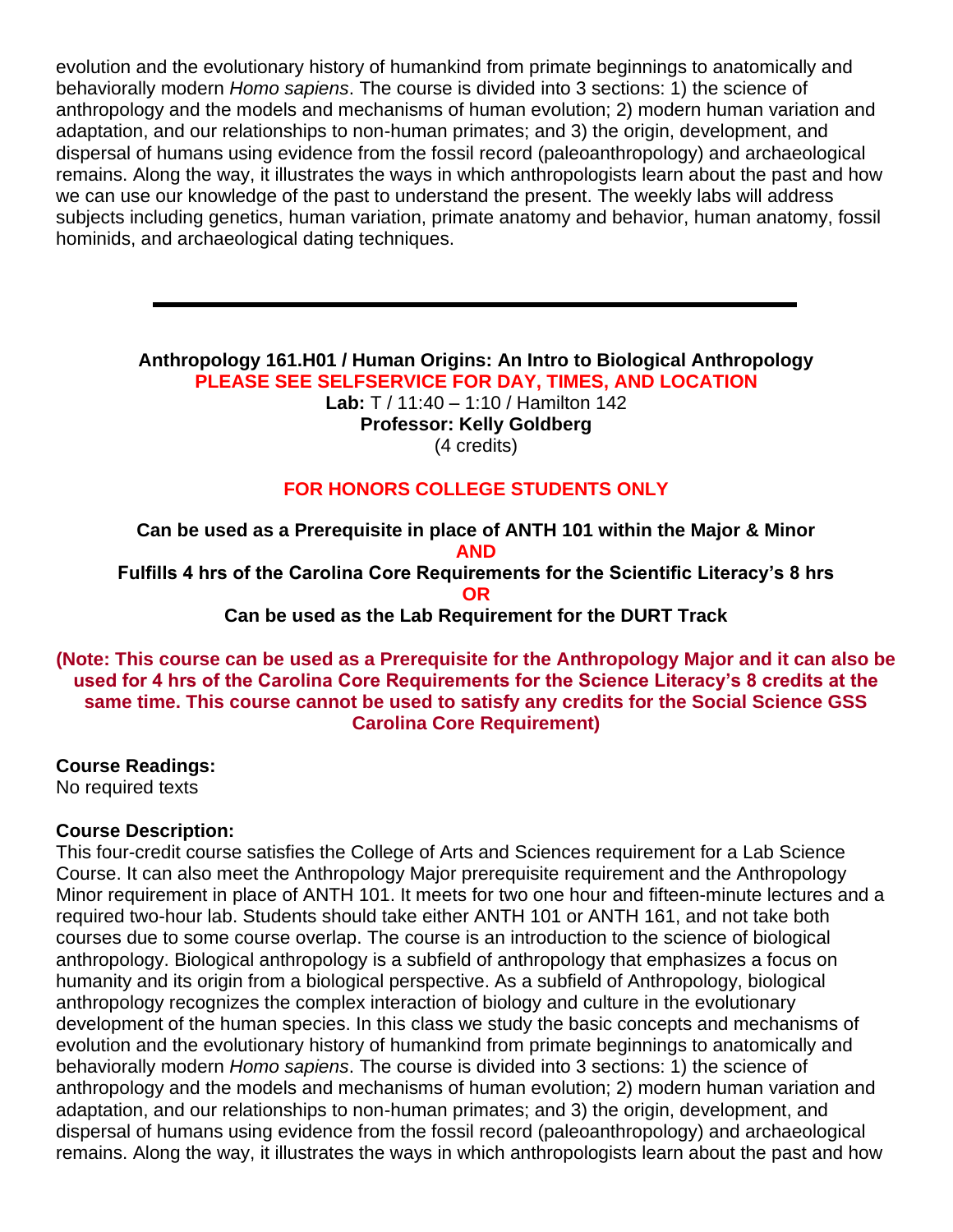we can use our knowledge of the past to understand the present. The weekly labs will address subjects including genetics, human variation, primate anatomy and behavior, human anatomy, fossil hominids, and archaeological dating techniques.

# **Anthropology 161.H02 / Human Origins: An Intro to Biological Anthropology PLEASE SEE SELFSERVICE FOR DAY, TIMES, AND LOCATION**

**Lab:** W / 9:00 – 10:30 / Hamilton 142

**Professor: Kelly Goldberg**

(4 credits)

# **FOR HONORS COLLEGE STUDENTS ONLY**

**Can be used as a Prerequisite in place of ANTH 101 within the Major & Minor AND Fulfills 4 hrs of the Carolina Core Requirements for the Scientific Literacy's 8 hrs OR Can be used as the Lab Requirement for the DURT Track**

**(Note: This course can be used as a Prerequisite for the Anthropology Major and it can also be used for 4 hrs of the Carolina Core Requirements for the Science Literacy's 8 credits at the same time. This course cannot be used to satisfy any credits for the Social Science GSS Carolina Core Requirement)**

# **Course Readings:**

No required texts

# **Course Description:**

This four-credit course satisfies the College of Arts and Sciences requirement for a Lab Science Course. It can also meet the Anthropology Major prerequisite requirement and the Anthropology Minor requirement in place of ANTH 101. It meets for two one hour and fifteen-minute lectures and a required two-hour lab. Students should take either ANTH 101 or ANTH 161, and not take both courses due to some course overlap. The course is an introduction to the science of biological anthropology. Biological anthropology is a subfield of anthropology that emphasizes a focus on humanity and its origin from a biological perspective. As a subfield of Anthropology, biological anthropology recognizes the complex interaction of biology and culture in the evolutionary development of the human species. In this class we study the basic concepts and mechanisms of evolution and the evolutionary history of humankind from primate beginnings to anatomically and behaviorally modern *Homo sapiens*. The course is divided into 3 sections: 1) the science of anthropology and the models and mechanisms of human evolution; 2) modern human variation and adaptation, and our relationships to non-human primates; and 3) the origin, development, and dispersal of humans using evidence from the fossil record (paleoanthropology) and archaeological remains. Along the way, it illustrates the ways in which anthropologists learn about the past and how we can use our knowledge of the past to understand the present. The weekly labs will address subjects including genetics, human variation, primate anatomy and behavior, human anatomy, fossil hominids, and archaeological dating techniques.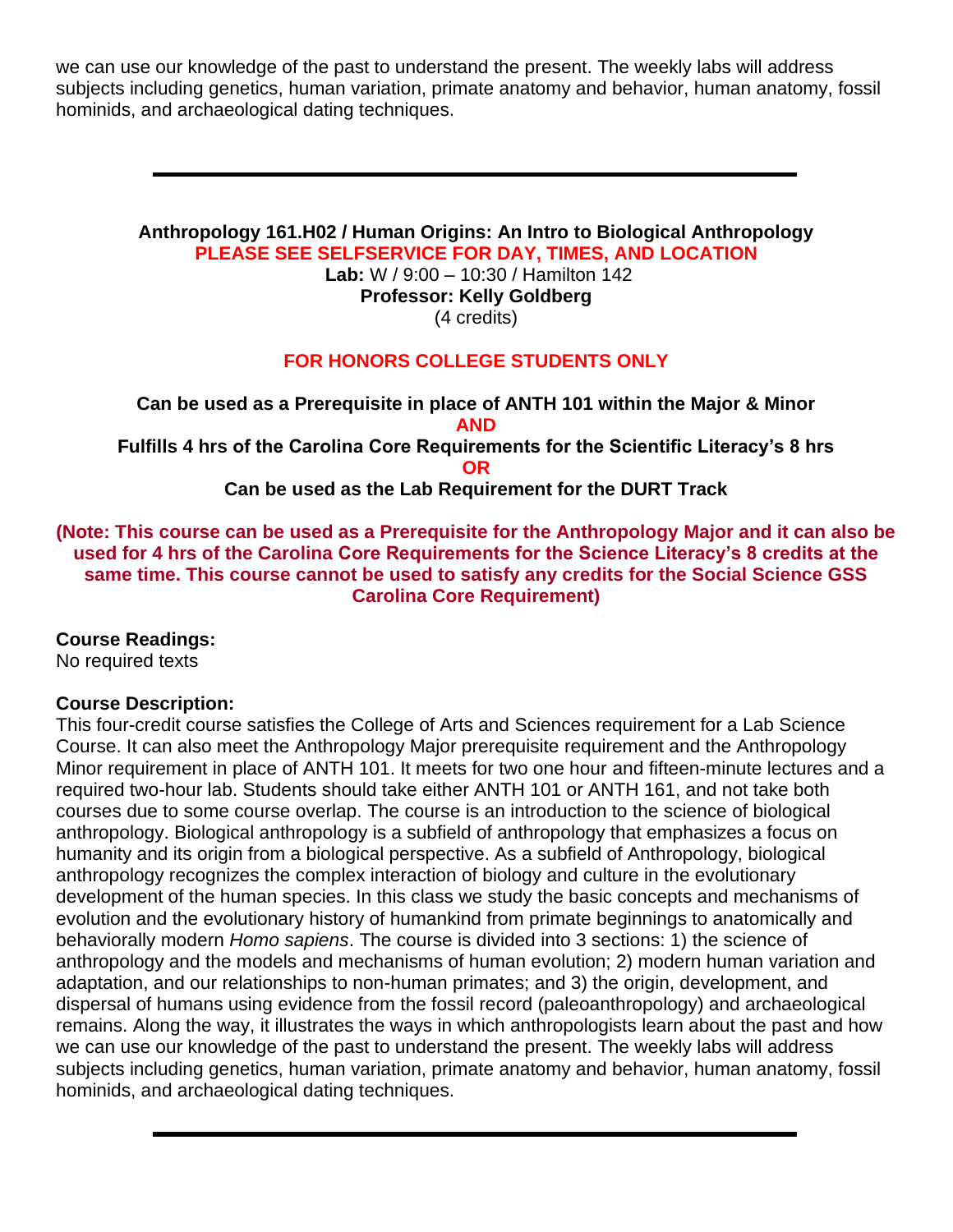# **Anthropology 161.H03 / Human Origins: An Intro to Biological Anthropology PLEASE SEE SELFSERVICE FOR DAY, TIMES, AND LOCATION Lab:** W / 10:50 – 12:20 / Hamilton 142 **Professor: Kelly Goldberg**

(4 credits)

# **FOR HONORS COLLEGE STUDENTS ONLY**

**Can be used as a Prerequisite in place of ANTH 101 within the Major & Minor AND Fulfills 4 hrs of the Carolina Core Requirements for the Scientific Literacy's 8 hrs OR**

# **Can be used as the Lab Requirement for the DURT Track**

# **(Note: This course can be used as a Prerequisite for the Anthropology Major and it can also be used for 4 hrs of the Carolina Core Requirements for the Science Literacy's 8 credits at the same time. This course cannot be used to satisfy any credits for the Social Science GSS Carolina Core Requirement)**

## **Course Readings:**

No required texts

#### **Course Description:**

This four-credit course satisfies the College of Arts and Sciences requirement for a Lab Science Course. It can also meet the Anthropology Major prerequisite requirement and the Anthropology Minor requirement in place of ANTH 101. It meets for two one hour and fifteen-minute lectures and a required two-hour lab. Students should take either ANTH 101 or ANTH 161, and not take both courses due to some course overlap. The course is an introduction to the science of biological anthropology. Biological anthropology is a subfield of anthropology that emphasizes a focus on humanity and its origin from a biological perspective. As a subfield of Anthropology, biological anthropology recognizes the complex interaction of biology and culture in the evolutionary development of the human species. In this class we study the basic concepts and mechanisms of evolution and the evolutionary history of humankind from primate beginnings to anatomically and behaviorally modern *Homo sapiens*. The course is divided into 3 sections: 1) the science of anthropology and the models and mechanisms of human evolution; 2) modern human variation and adaptation, and our relationships to non-human primates; and 3) the origin, development, and dispersal of humans using evidence from the fossil record (paleoanthropology) and archaeological remains. Along the way, it illustrates the ways in which anthropologists learn about the past and how we can use our knowledge of the past to understand the present. The weekly labs will address subjects including genetics, human variation, primate anatomy and behavior, human anatomy, fossil hominids, and archaeological dating techniques.

**Anthropology 161.H04 / Human Origins: An Intro to Biological Anthropology PLEASE SEE SELFSERVICE FOR DAY, TIMES, AND LOCATION Lab:** R / 11:40 – 1:10 / Hamilton 142 **Professor: Kelly Goldberg** (4 credits)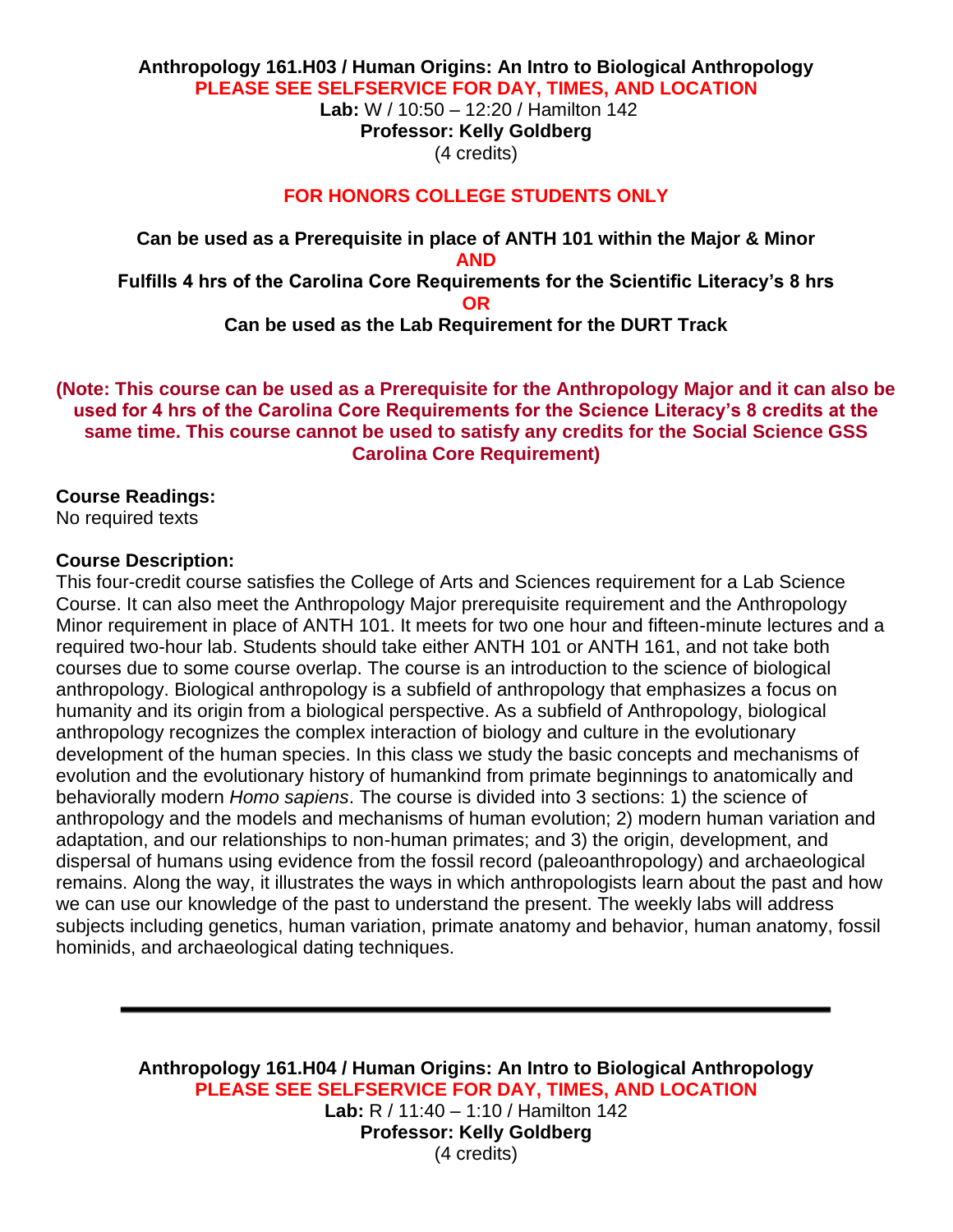# **FOR HONORS COLLEGE STUDENTS ONLY**

**Can be used as a Prerequisite in place of ANTH 101 within the Major & Minor AND Fulfills 4 hrs of the Carolina Core Requirements for the Scientific Literacy's 8 hrs OR**

**Can be used as the Lab Requirement for the DURT Track**

**(Note: This course can be used as a Prerequisite for the Anthropology Major and it can also be used for 4 hrs of the Carolina Core Requirements for the Science Literacy's 8 credits at the same time. This course cannot be used to satisfy any credits for the Social Science GSS Carolina Core Requirement)**

**Course Readings:**

No required texts

# **Course Description:**

This four-credit course satisfies the College of Arts and Sciences requirement for a Lab Science Course. It can also meet the Anthropology Major prerequisite requirement and the Anthropology Minor requirement in place of ANTH 101. It meets for two one hour and fifteen-minute lectures and a required two-hour lab. Students should take either ANTH 101 or ANTH 161, and not take both courses due to some course overlap. The course is an introduction to the science of biological anthropology. Biological anthropology is a subfield of anthropology that emphasizes a focus on humanity and its origin from a biological perspective. As a subfield of Anthropology, biological anthropology recognizes the complex interaction of biology and culture in the evolutionary development of the human species. In this class we study the basic concepts and mechanisms of evolution and the evolutionary history of humankind from primate beginnings to anatomically and behaviorally modern *Homo sapiens*. The course is divided into 3 sections: 1) the science of anthropology and the models and mechanisms of human evolution; 2) modern human variation and adaptation, and our relationships to non-human primates; and 3) the origin, development, and dispersal of humans using evidence from the fossil record (paleoanthropology) and archaeological remains. Along the way, it illustrates the ways in which anthropologists learn about the past and how we can use our knowledge of the past to understand the present. The weekly labs will address subjects including genetics, human variation, primate anatomy and behavior, human anatomy, fossil hominids, and archaeological dating techniques.

> **ANTH 204.001 / Plagues Past and Present PLEASE SEE SELFSERVICE FOR DAY, TIMES, AND LOCATION Professor: Sharon DeWitte** (3 credits)

**Fulfills 3 hrs of the Anthropology Biological Requirement for the Major OR**

**Fulfills 3 hrs of the 6-hr Social Science GSS (Global Citizenship & Multicultural Understanding) Carolina Core Requirement, if the course is not already being counted for the Major.**

**Course Readings:** No textbooks required.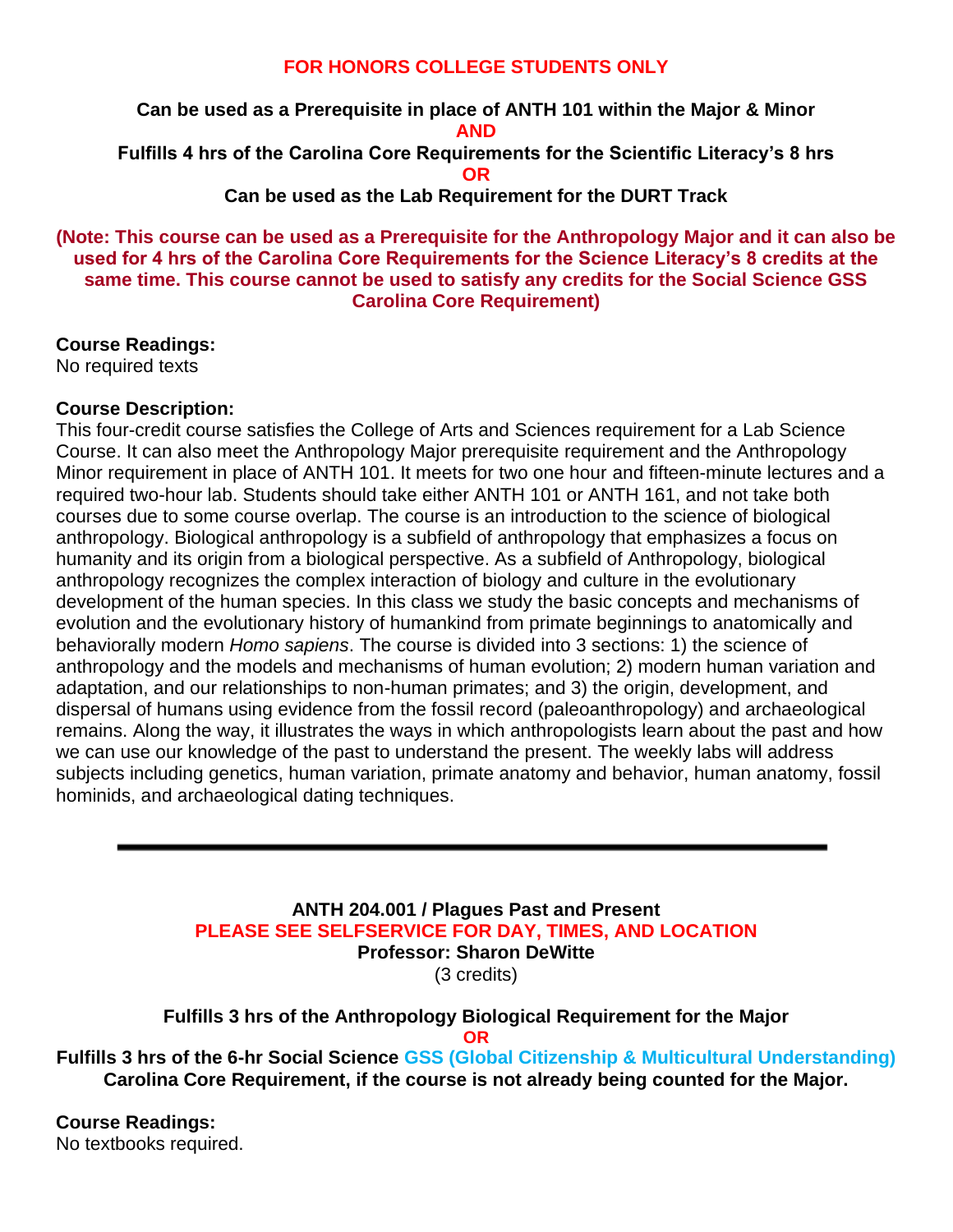# **Course Description:**

Recent outbreaks of Ebola and Covid-19 have terrified and fascinated people, focusing attention on when, where, and how new diseases emerge in human populations. These are relatively new diseases, but we have a long history of suffering from and dealing with infectious diseases. This course explores several important infectious diseases in human history, including bubonic plague, tuberculosis, leprosy, cholera, smallpox, influenza, and malaria. We will learn about how human behavior affects the emergence, spread, and control of disease and how diseases have shaped human biology and culture. We will emphasize the ways in which the study of disease in the past may benefit people today and in the future.

## **ANTH 214.001 / Drinking in Culture PLEASE SEE SELFSERVICE FOR DAY, TIMES, AND LOCATION Professor: Adam King** (3 credits)

# **Fulfills 3 hrs of the Anthropology Elective Requirement for the Major**

**Course Readings:** Readings will be posted.

#### **Course Description:**

This course explores the cultures of alcohol production and consumption from ancient times to the present, including relationships between social roles of alcohol, technological innovation, agriculture, and economy in an anthropological perspective.

> **ANTH 221.001 - .003 / Forensics of Sherlock Holmes PLEASE SEE SELFSERVICE FOR DAY, TIMES, AND LOCATION Professor: Carlina de la Cova** (3 credits)

**Fulfills the Biological Requirement for the Anthropology Major OR Can be used as the Lab Requirement for the DURT Track**

> **Section 1:** T / 1:15 – 2:05 / Hamilton 144 **Section 2:** W / 12:00 – 12:50 / Hamilton 144 **Section 3:** R / 11:40 – 12:30 / Hamilton 144

#### **Course Readings:**

Please go to the USC Bookstore to find what books you will need for this course**: [https://sc.bncollege.com/webapp/wcs/stores/servlet/TBWizardView?catalogId=10001&langId=-](https://sc.bncollege.com/webapp/wcs/stores/servlet/TBWizardView?catalogId=10001&langId=-1&storeId=10052) [1&storeId=10052](https://sc.bncollege.com/webapp/wcs/stores/servlet/TBWizardView?catalogId=10001&langId=-1&storeId=10052)**

Additional articles will be placed on Blackboard.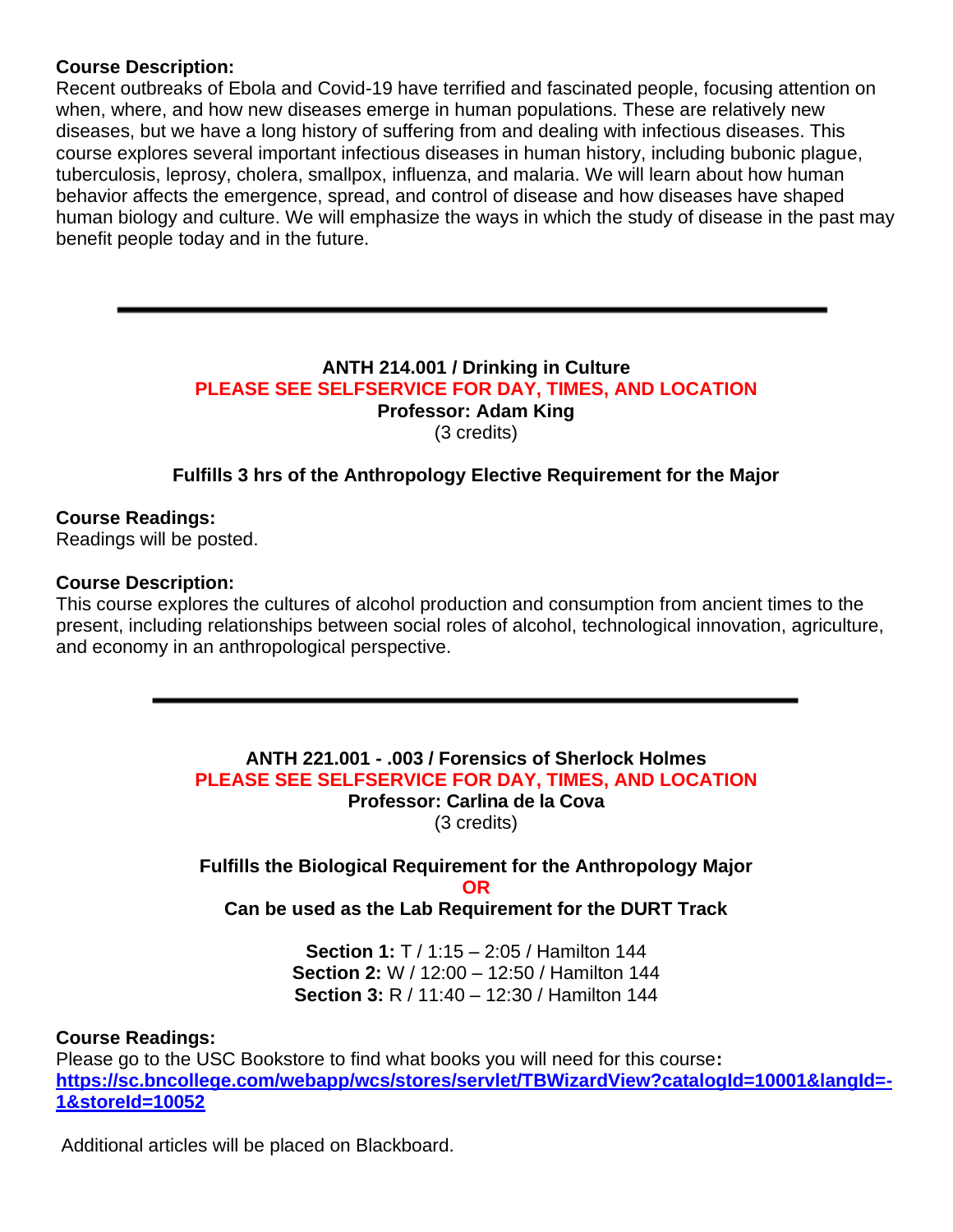# **Course Description:**

Few fictional characters have impacted forensic science in the manner Sir Arthur Conan Doyle's creation, Sherlock Holmes, has. His methods are rooted in the beginnings of forensic science and some served as a stimulus to further scientific investigations. This course examines the forensic methods of Sherlock Holmes within the context of modern forensic science. Students will learn about ifferent aspects of forensic science including the discipline's history, early scientific theory, forensic pathology, entomology, print analyses, crime scene analysis, forensic anthropology, and early anthropological theory through the lens of the Sherlock Holmes stories.

## **ANTH 223.001 / Modernity, Archaeology, & the Recent Past. PLEASE SEE SELFSERVICE FOR DAY, TIMES, AND LOCATION Professor: Terrance Weik** (3 credits)

# **Fulfills 3 hrs of the Archaeological Requirement for the Anthropology Major and GLD: Research and Global Learning**

**NOTE:** This was Anth 345: Historical Archaeology and cannot be taken twice, except for Grade Forgiveness

# **Course Readings:**

Please go to the USC Bookstore to find what books you will need for this course**: [https://sc.bncollege.com/webapp/wcs/stores/servlet/TBWizardView?catalogId=10001&langId=-](https://sc.bncollege.com/webapp/wcs/stores/servlet/TBWizardView?catalogId=10001&langId=-1&storeId=10052) [1&storeId=10052](https://sc.bncollege.com/webapp/wcs/stores/servlet/TBWizardView?catalogId=10001&langId=-1&storeId=10052)**

Other readings are on Blackboard.

# **Course Description:**

Historical archaeology is a field that examines the modern and contemporary past, with emphasis on material culture and archival evidence. This course explores text-aided, interdisciplinary, comparative, archaeological research. Students investigate anthropological perspectives on topics such as colonialism, slavery, landscapes, inequality, technology, racism, capitalism, gender, and world heritage.

# **Learning Objectives**

By the end of the semester students will be able to do the following:

- 1) Differentiate historical archaeology & other disciplinary approaches to the past.
- 2) Apply archaeological research methods.
- 3) Understand anthropological, interdisciplinary, and comparative studies.
- 4) Explain core ideas and concepts that shape archaeological theories.
- 5) Identify historical places that constitute our national and global heritage.
- 6) Identify ancient artifacts and the ways they are made and used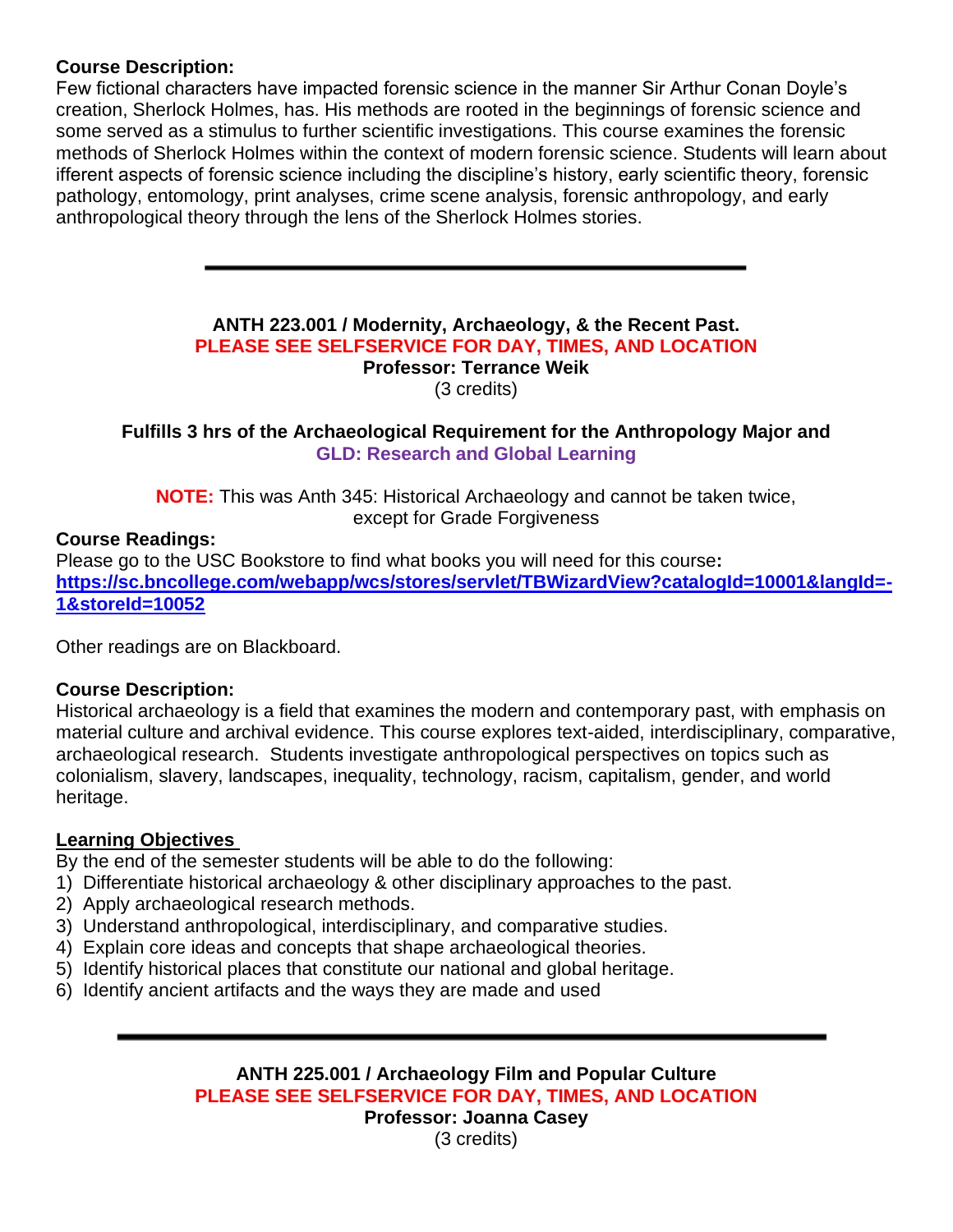# **Fulfills 3 hrs of the Archaeological Requirement for the Anthropology Major and GLD: PCE Leadership**

# **Course Readings:**

Weekly Readings

# **Course Description:**

Have you ever wondered if Archaeology is as adventurous as it is portrayed in the movies, or if archaeologists regularly unleash evil into the world? Have you ever wondered what cavemen were really like, if sunken continents actually exist or if there is any truth to the idea that human ingenuity came about through alien invasions? If you have (and let's face it, who hasn't) this course is for you. This course analyses the fact and fantasy of archaeology in feature films, TV shows and popular culture imagery and delves into the origins of some of the most enduring clichés. In the process you will learn about what archaeologists actually do for a living and how we actually think about the peoples and events of the past. By the end of the course you will have developed mad critical thinking skills.

There will be weekly readings and you will also be required to watch some excellent feature films and TV shows on archaeological themes. Fedora and whip optional.

## **ANTH 231.001 / African-American Cultures PLEASE SEE SELFSERVICE FOR DAY, TIMES, AND LOCATION Professor: Kimberly Simmons** (3 credits)

#### **Fulfills the Cultural Requirement for the Anthropology Major and GLD: Diversity & Social Advocacy and PCE Leadership**

# **Course Readings:**

Please go to the USC Bookstore to find what books you will need for this course**: [https://sc.bncollege.com/webapp/wcs/stores/servlet/TBWizardView?catalogId=10001&langId=-](https://sc.bncollege.com/webapp/wcs/stores/servlet/TBWizardView?catalogId=10001&langId=-1&storeId=10052) [1&storeId=10052](https://sc.bncollege.com/webapp/wcs/stores/servlet/TBWizardView?catalogId=10001&langId=-1&storeId=10052)**

# **Course Description:**

African American culture has a long history in the United States involving traditions, lifeways, music, migration, and other cultural practices often rooted in the South. These experiences, over time, contributed to the idea of African American "peoplehood" and culture. Over the course of the term, students will gain an understanding of African American culture in the United States. From the Gullah in South Carolina, to the Great Migration (from the South to the North), to issues of cultural identity, to folklore, traditions, and beliefs, this course examines cultural practices and production, as well as the varied experiences of African Americans in the United States (due to color, gender, and class), from slavery to the present. The course will involve readings, films, lectures, and discussions.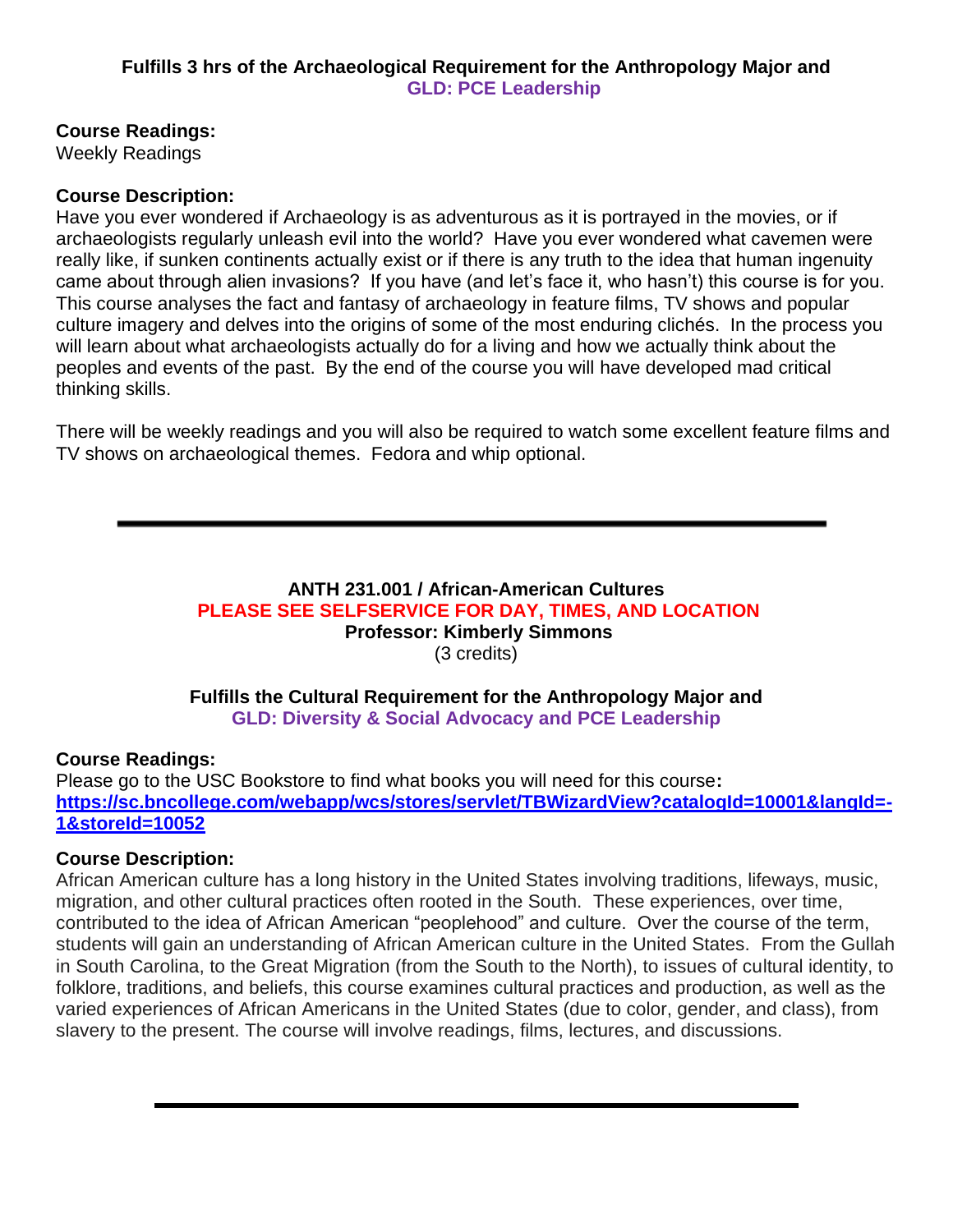#### **ANTH 237.001 / Cultures of Islam PLEASE SEE SELFSERVICE FOR DAY, TIMES, AND LOCATION Professor: Jonathan Leader** (3 credits)

**Fulfills the Cultural Requirement for the Anthropology Major and**

**GLD: Diversity & Social Advocacy and Global Learning**

#### **Course Readings:**

Please go to the USC Bookstore to find what books you will need for this course**: [https://sc.bncollege.com/webapp/wcs/stores/servlet/TBWizardView?catalogId=10001&langId=-](https://sc.bncollege.com/webapp/wcs/stores/servlet/TBWizardView?catalogId=10001&langId=-1&storeId=10052) [1&storeId=10052](https://sc.bncollege.com/webapp/wcs/stores/servlet/TBWizardView?catalogId=10001&langId=-1&storeId=10052)**

#### **Course Description:**

This course will introduce the student to the Cultures of Islam. Classic concepts and articles will be discussed in class for their enduring insights, temporal connections, and areas of blindness. Contemporary studies from within and without western societies will be used to illustrate the breadth and current concerns within the sub-discipline. By the end of class the student will have acquired a basic understanding of this field of endeavor and have mastered the terminology.

**ANTH 244.001 / American Indian Nations Today: From Hard Times to Hard Rock PLEASE SEE SELFSERVICE FOR DAY, TIMES, AND LOCATION Professor: Courtney Lewis** (3 credits)

# **Fulfills the Cultural Requirement for the Anthropology Major and the VSR Overlay Requirement**

**OR**

**Fulfills 3 hrs of the 6-hr Social Science GSS (Global Citizenship & Multicultural Understanding) Carolina Core Requirement, if the course is not already being counted for the Major, and the VSR Overlay Requirement**

#### **Course Readings:**

Please go to the USC Bookstore to find what books you will need for this course**: [https://sc.bncollege.com/webapp/wcs/stores/servlet/TBWizardView?catalogId=10001&langId=-](https://sc.bncollege.com/webapp/wcs/stores/servlet/TBWizardView?catalogId=10001&langId=-1&storeId=10052) [1&storeId=10052](https://sc.bncollege.com/webapp/wcs/stores/servlet/TBWizardView?catalogId=10001&langId=-1&storeId=10052)**

# **Course Description:**

Is everything you know about American Indians wrong? This is an introductory, no prerequisite course in which we will discuss contemporary, pressing issues from an indigenous perspective and context. Learn about these sovereign nations and their citizens located within the United States as we study environmental activism, economic development, and history's impact on today's politics through topics such as religious freedom, gaming, mascots, music, movies, and art.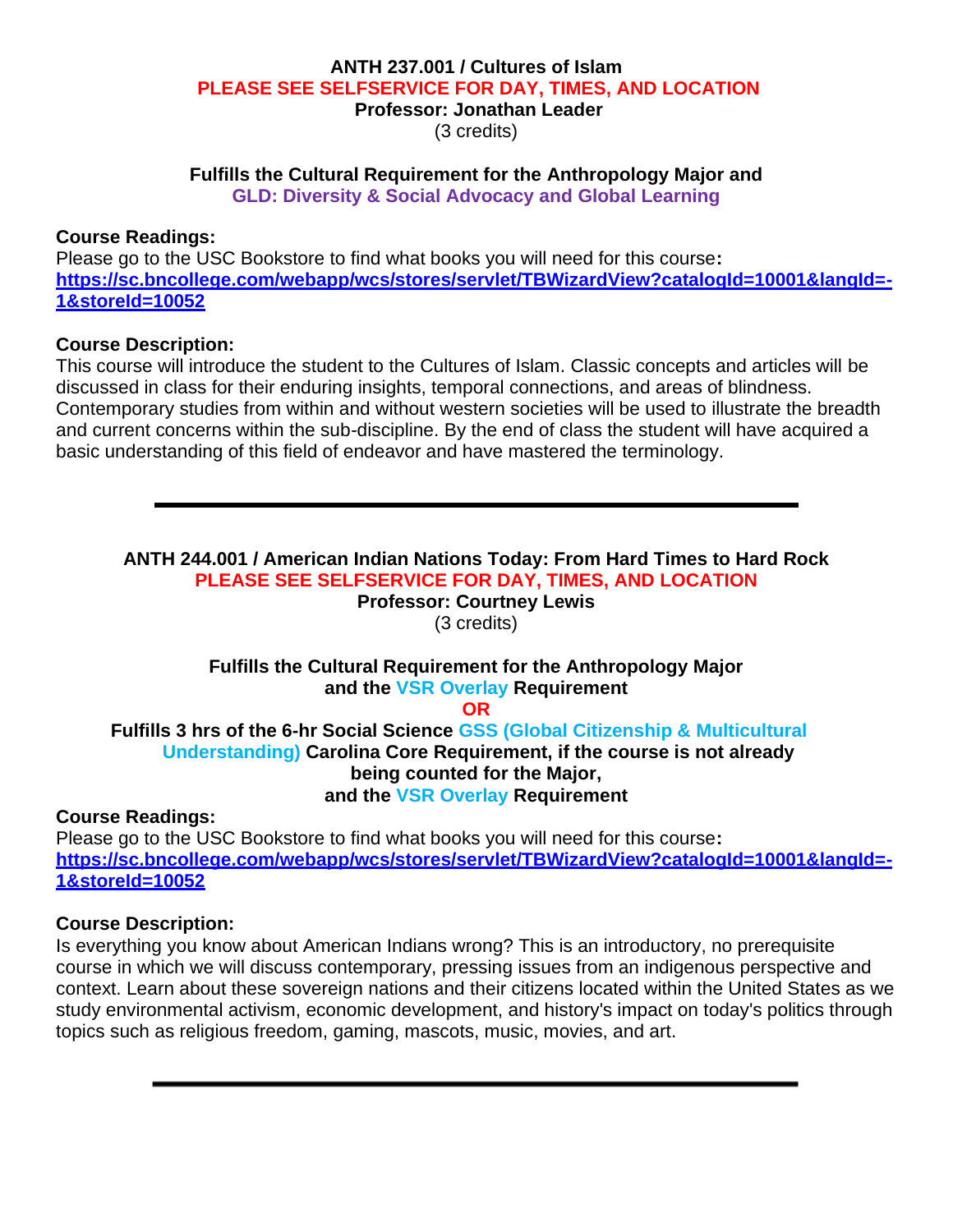#### **ANTH 292.001 / Disease, Health and Social Inequities PLEASE SEE SELFSERVICE FOR DAY, TIMES, AND LOCATION Professor: Magdalena Stawkowski** (3 credits)

# **Fulfills the Cultural Requirement for the Anthropology Major (Required for Medical Anthropology Minors)**

## **Course Readings:**

Please go to the USC Bookstore to find what books you will need for this course**: [https://sc.bncollege.com/webapp/wcs/stores/servlet/TBWizardView?catalogId=10001&langId=-](https://sc.bncollege.com/webapp/wcs/stores/servlet/TBWizardView?catalogId=10001&langId=-1&storeId=10052) [1&storeId=10052](https://sc.bncollege.com/webapp/wcs/stores/servlet/TBWizardView?catalogId=10001&langId=-1&storeId=10052)**

#### **Course Description:**

This course introduces students to political and economic processes contributing to the unequal access to health and social inequalities. That is, taking a critical medical anthropology approach, we will analyze the environmental, social, political, and economic factors that shape who gets sick, what diseases they get, the treatment options they have, and their health outcomes. The overall objective here is to help students develop an understanding of how illness, health, and healing are embedded within distinct socio-political contexts that shape the everyday lives of the poor and other marginalized populations. How do particular economic and political structures shape the health of human populations? What is the relationship between access to health and social inequality? How do people deal with illness, environmental disasters, addiction, and gang violence in different socio-cultural contexts? Drawing on contemporary ethnographies, popular media, and film, this course reflects on the impact of systemic inequalities through the study of environmental disasters, migrant labor, HIV/AIDS, and gang violence. We will survey case studies from Mexico, Haiti, and the United States, among others. This course is relevant to students interested in issues of structural violence; health and illness; damaged environments; privatization of health; capitalism; human rights.

# **ANTH 301.001 / Latin American Cultures PLEASE SEE SELFSERVICE FOR DAY, TIMES, AND LOCATION Professor: John Doering-White** (3 credits)

# **Fulfills the Cultural Requirement for the Anthropology Major and GLD: Global Learning; Professional and Civic Engagement**

# **Course Readings:**

Readings will be articles (and films) posted to Blackboard. No textbook.

# **Course Description:**

This course immerses students into contemporary society and politics across Latin America. Topics will span Latin America's diverse and yet interconnected regions, from the refugee camps of Tijuana to the bioreserves of southern Chile. We will focus in particular on the colonial roots of contemporary social struggles, ranging from punk rock and protest in southern Mexico to the politics of health care and migration in Venezuela. Through readings, videos, and critical discussion about race, class, gender, colonialism, development, climate change, and popular culture, students will develop an understanding of key anthropological concepts and debates through the lens of Latin American Cultures.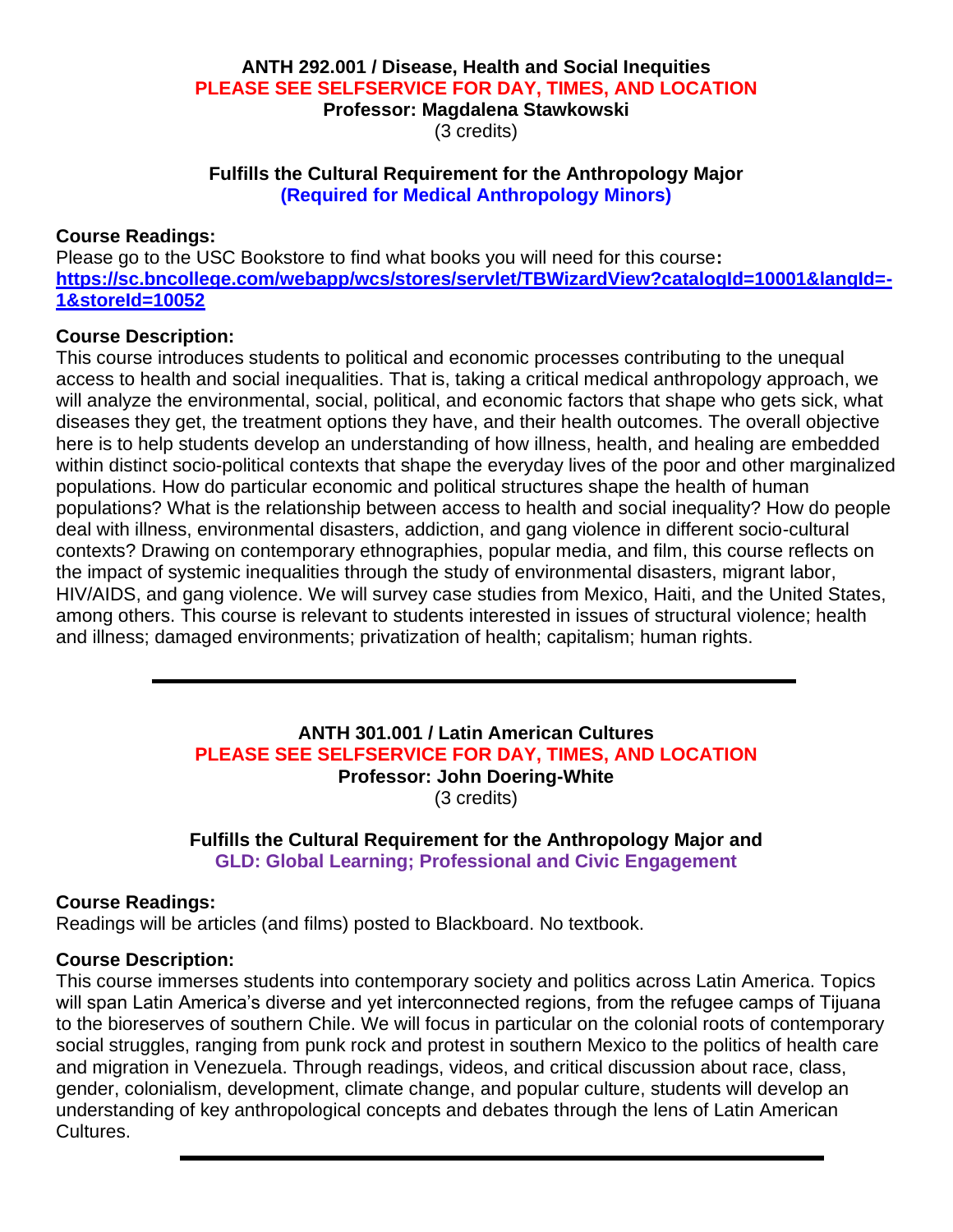# **ANTH 319.001 / Principles of Archaeology PLEASE SEE SELFSERVICE FOR DAY, TIMES, AND LOCATION Professor: Eric Jones** (3 credits)

## **Fulfills the Archaeology Requirement for the Anthropology Major and Integrative (INT) Requirement**

## **Course Readings:**

Please go to the USC Bookstore to find what books you will need for this course**: [https://sc.bncollege.com/webapp/wcs/stores/servlet/TBWizardView?catalogId=10001&langId=-](https://sc.bncollege.com/webapp/wcs/stores/servlet/TBWizardView?catalogId=10001&langId=-1&storeId=10052) [1&storeId=10052](https://sc.bncollege.com/webapp/wcs/stores/servlet/TBWizardView?catalogId=10001&langId=-1&storeId=10052)**

And selected readings on BlackBoard

# **Course Description:**

Do you want to learn how archaeologists learn about the past? This class introduces students to the history of thought and research methods of archaeology as well as the theoretical traditions that guide archaeological interpretations. We will explore how archaeology is done through discussions, lectures, readings, films, virtual site and museum visits, and most importantly hands-on analyses of artifacts and other sources of data. Yes, you will get to work with artifacts! Over the course of the semester, we will also regularly explore why archaeology matters through engagement with several current research projects that connect the past to people today.

# **ANTH 355.001 / Language, Culture and Society PLEASE SEE SELFSERVICE FOR DAY, TIMES, AND LOCATION Professor: Jennifer Reynolds** (3 credits)

**Fulfills the Linguistic Requirement for the Anthropology Major and Integrative (INT) Requirement**; **GLD: PCE Leadership; Diversity & Social Advocacy; and Global Learning**

# **Cross listed LING 340.001**

# **Course Readings:**

To be Determined

# **Course Description:**

In this introductory course we will be exploring the relationship between language, culture, and communication as it has been theorized and analyzed within one of the four primary fields of American Anthropology: linguistic anthropology. You will learn about what scholars have had to say on the subject, past and present, as well as gain hands-on-experience in what linguistic anthropologists actually do. I encourage you to bring your questions and queries to class and share them with your peers and me as we problematize the naturalized, and seemingly transparent systems of communication that shape our lives. This perspective allows for an examination of a range of issues: (1) The ways that languages differ; (2) language and cognition; (3) how theories of language are implicated in theories of culture; (5) language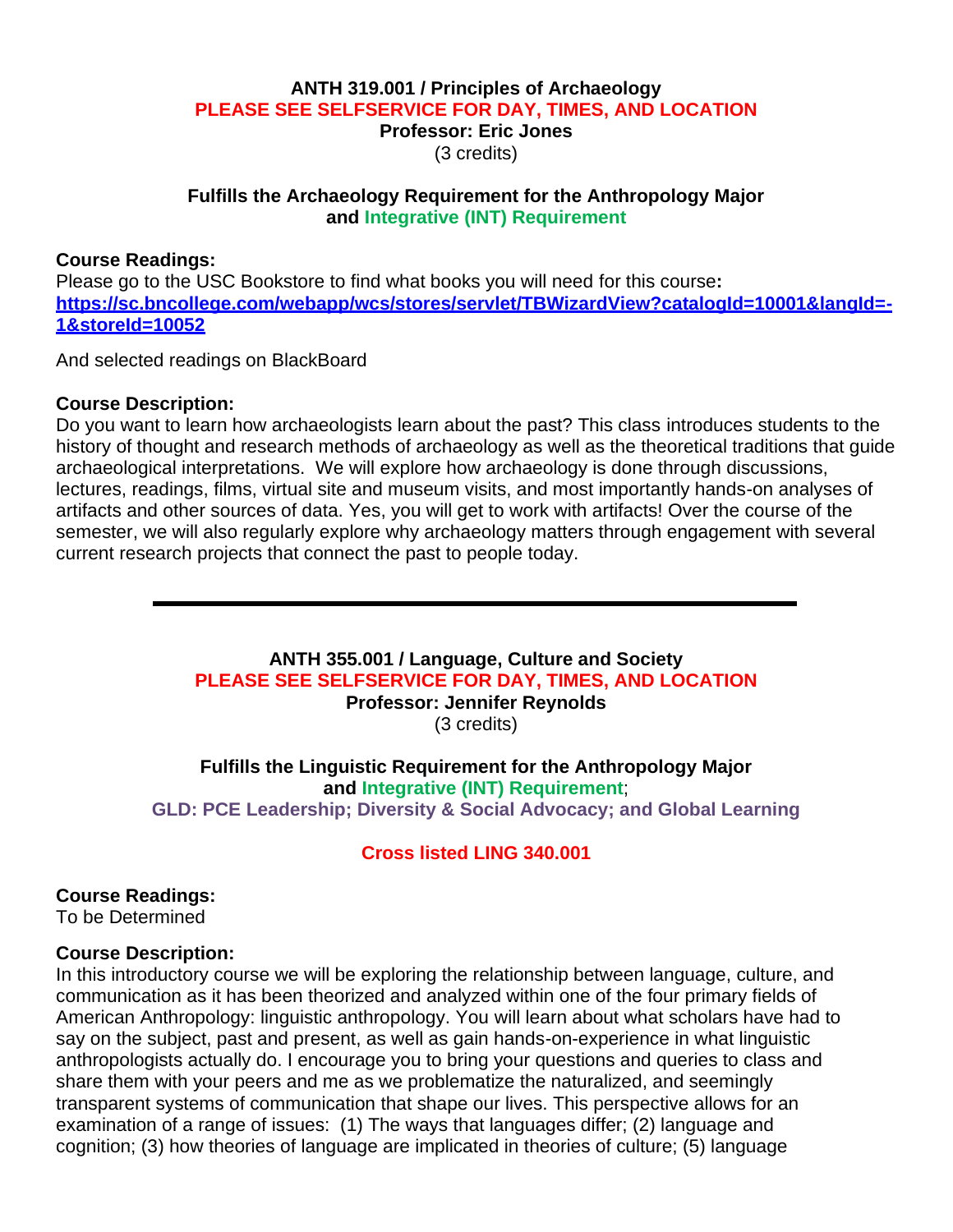acquisition and socialization; (4) the relationship between speech, social class, race, and gender; (5) the politics of language use and identity.

#### **ANTH 360.001 / Anthropology of Sex PLEASE SEE SELFSERVICE FOR DAY, TIMES, AND LOCATION Professor: Marco Moskowitz**

(3 credits)

# **Fulfills the Cultural Requirement for the Anthropology Major, and GLD: Global Learning.**

# **Course Readings:**

Please go to the USC Bookstore to find what books you will need for this course**: [https://sc.bncollege.com/webapp/wcs/stores/servlet/TBWizardView?catalogId=10001&langId=-](https://sc.bncollege.com/webapp/wcs/stores/servlet/TBWizardView?catalogId=10001&langId=-1&storeId=10052) [1&storeId=10052](https://sc.bncollege.com/webapp/wcs/stores/servlet/TBWizardView?catalogId=10001&langId=-1&storeId=10052)**

# **Course Description:**

This course is a cross-cultural examination of sexual ideologies and practices. In it, we will address a wide range of cultural manifestations of sexuality and variations within particular cultures around the world. The course will primarily be focused on contemporary culture but we will also address historical shifts in conceptualizing sexuality as a moral and medicalized discourse. There will be a special emphasis on cultural, economic, political, and religious influences on sexual thought and practice though we will also touch on psychological and other theoretical models of sexuality.

> **ANTH 366.001 / Medicine, Disease & Slavery PLEASE SEE SELFSERVICE FOR DAY, TIMES, AND LOCATION Professor: Carlina de la Cova** (3 credits)

# **Fulfills the Biological Requirement for the Anthropology Major and Integrative (INT) Requirement**

# **Course Readings:**

Please go to the USC Bookstore to find what books you will need for this course**: [https://sc.bncollege.com/webapp/wcs/stores/servlet/TBWizardView?catalogId=10001&langId=-](https://sc.bncollege.com/webapp/wcs/stores/servlet/TBWizardView?catalogId=10001&langId=-1&storeId=10052) [1&storeId=10052](https://sc.bncollege.com/webapp/wcs/stores/servlet/TBWizardView?catalogId=10001&langId=-1&storeId=10052)**

Articles on Blackboard

# **Course Description:**

The goal of the course is to provide an interdisciplinary understanding of the health of enslaved African Americans during the nineteenth century by focusing on the conceptions, experiences, and dynamics of the relationship between slaves, medicine, healing, and their masters in the Antebellum American South. Through readings, discussions, and lectures, emphasis will be placed on the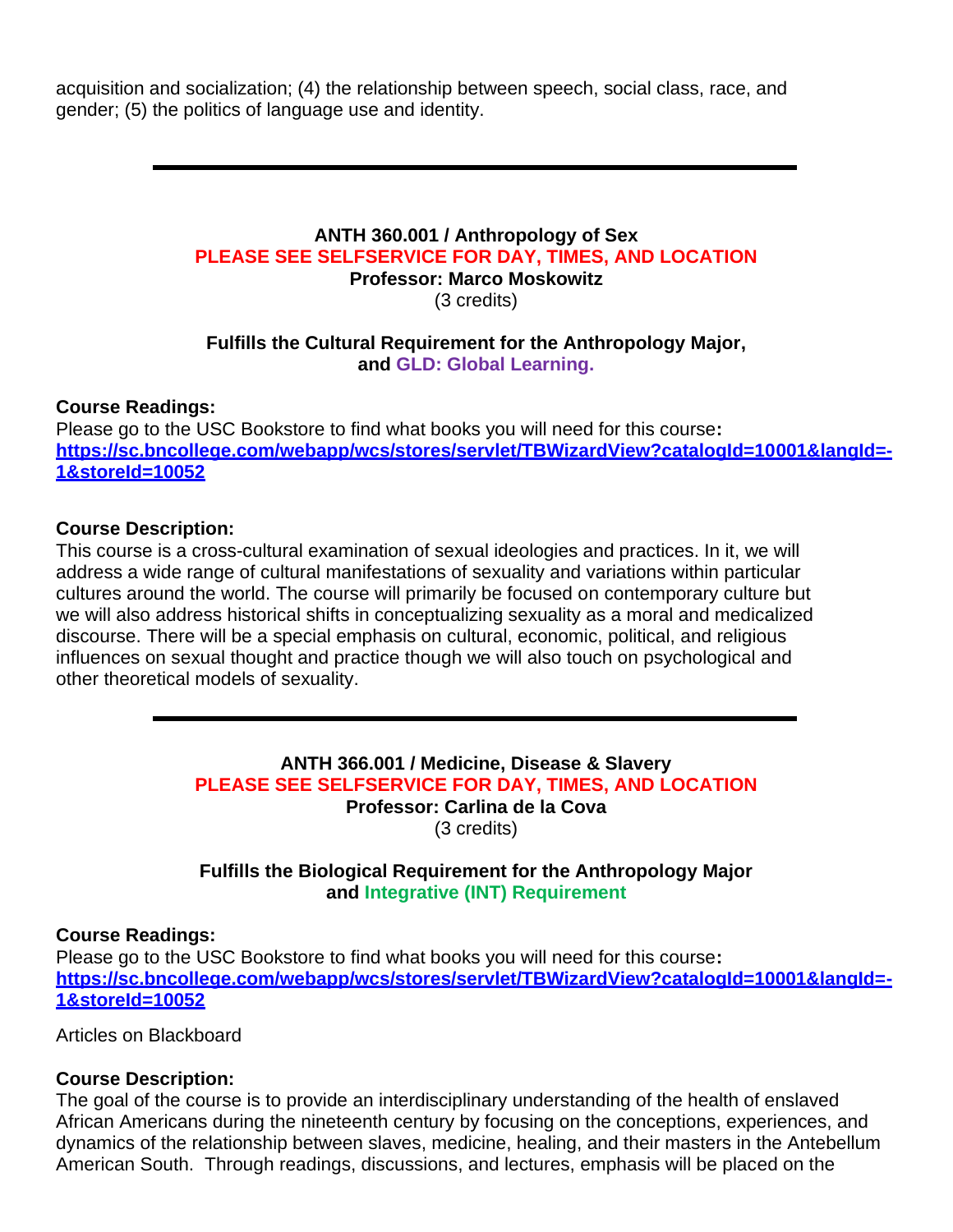following issues: the health and disease of enslaved African Americans, the imagined and experienced relationship between black health and white health, gender and its effects on health and medicine among enslaved African Americans, and the intersection of spiritual, naturalistic, and magical discourses with issues of slave health.

#### **\*\*\*ANTH 373.001 / Intro. To Language Science PLEASE SEE SELFSERVICE FOR DAY, TIMES, AND LOCATION Professor: Samantha Martin**

(3 credits)

# **Cross-listed with LING 300 and PSYC 470**

**Course Readings:**

Please go to the USC Bookstore to find what books you will need for this course**: [https://sc.bncollege.com/webapp/wcs/stores/servlet/TBWizardView?catalogId=10001&langId=-](https://sc.bncollege.com/webapp/wcs/stores/servlet/TBWizardView?catalogId=10001&langId=-1&storeId=10052) [1&storeId=10052](https://sc.bncollege.com/webapp/wcs/stores/servlet/TBWizardView?catalogId=10001&langId=-1&storeId=10052)**

# **Course Description:**

Introduction to the linguistic component of human cognition. Properties of speech, the organization of language in the mind/brain, cross-linguistic universals, child language acquisition, and aspects of adult language processing.

# **\*\*\* NOTE:**

**This course is primarily used as a "safety net" – if the student is graduating and has not previously chosen a Linguistic Requirement! Good for those who plan to be Linguistic Anthropologists. Never taught by an Anthropologist.**

#### **\*\*\*ANTH 373.003 / Intro. To Language Science PLEASE SEE SELFSERVICE FOR DAY, TIMES, AND LOCATION Professor**: **Kanan Luce** (3 credits)

# **Cross-listed with LING 300 and PSYC 470**

# **Course Readings:**

Please go to the USC Bookstore to find what books you will need for this course**: [https://sc.bncollege.com/webapp/wcs/stores/servlet/TBWizardView?catalogId=10001&langId=-](https://sc.bncollege.com/webapp/wcs/stores/servlet/TBWizardView?catalogId=10001&langId=-1&storeId=10052) [1&storeId=10052](https://sc.bncollege.com/webapp/wcs/stores/servlet/TBWizardView?catalogId=10001&langId=-1&storeId=10052)**

# **Course Description:**

This course is a general introduction to the field of language studies. We will examine how language works and simultaneously define its characteristics and component parts: the sound system, the structure of words, sentences, and meaning. The key goal is to become familiar with the terminology needed to describe and analyze language and build appreciation for the diversity of human languages.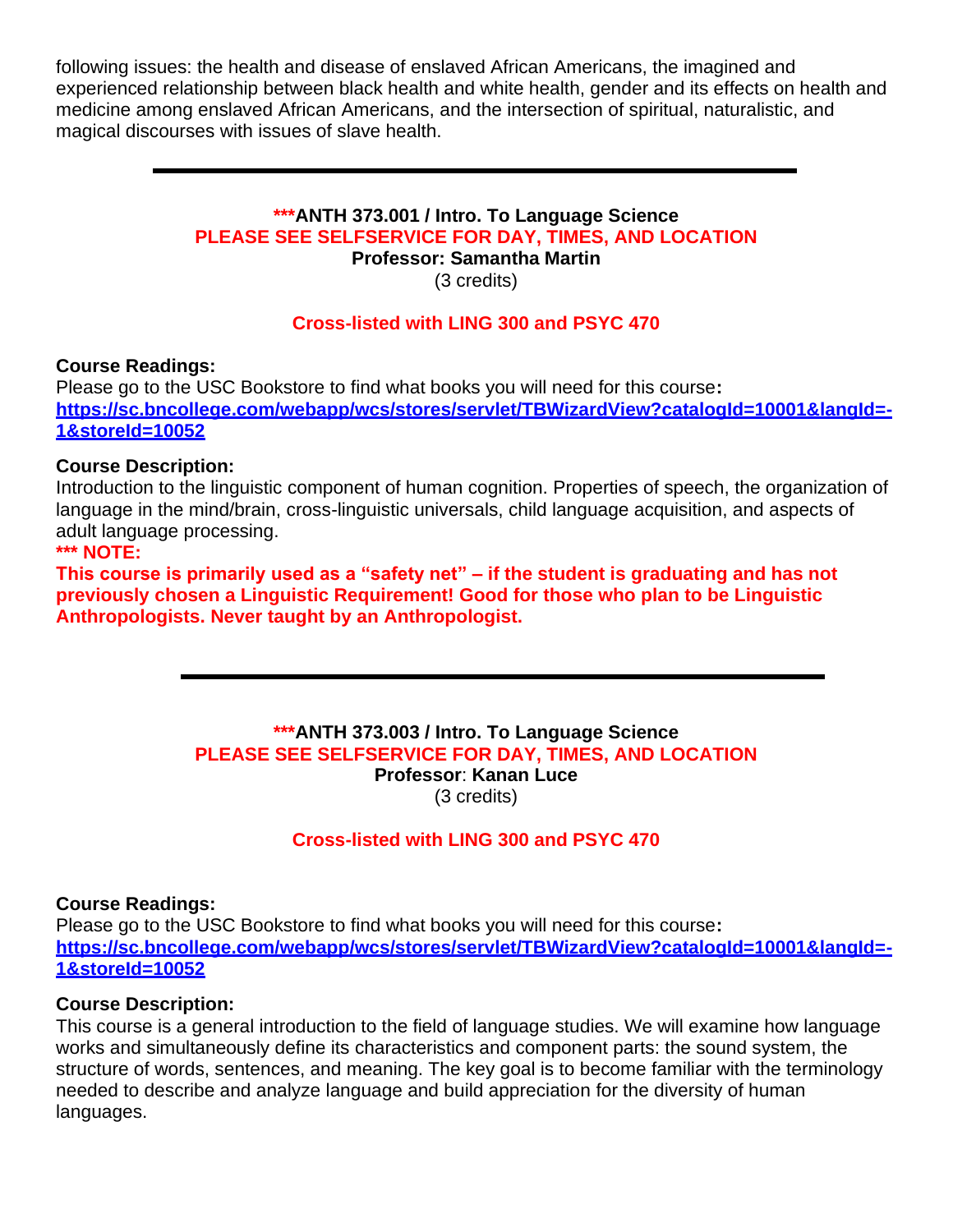**\*\*\* NOTE:**

**This course is primarily used as a "safety net" – if the student is graduating and has not previously chosen a Linguistic Requirement! Good for those who plan to be Linguistic Anthropologists. Never taught by an Anthropologist.**

#### **\*\*\*ANTH 373.H01 / Intro. To Language Science PLEASE SEE SELFSERVICE FOR DAY, TIMES, AND LOCATION Professor: Mila Tasseva-Kurktchiev**  (3 credits)

# **Honors College Students Only Cross-listed with LING 300 and PSYC 470**

**Course Readings:**

Please go to the USC Bookstore to find what books you will need for this course**: [https://sc.bncollege.com/webapp/wcs/stores/servlet/TBWizardView?catalogId=10001&langId=-](https://sc.bncollege.com/webapp/wcs/stores/servlet/TBWizardView?catalogId=10001&langId=-1&storeId=10052) [1&storeId=10052](https://sc.bncollege.com/webapp/wcs/stores/servlet/TBWizardView?catalogId=10001&langId=-1&storeId=10052)**

#### **Course Description:**

Introduction to the linguistic component of human cognition. Properties of speech, the organization of language in the mind/brain, cross-linguistic universals, child language acquisition, and aspects of adult language processing.

#### **\*\*\* NOTE:**

**This course is primarily used as a "safety net" – if the student is graduating and has not previously chosen a Linguistic Requirement! Good for those who plan to be Linguistic Anthropologists. Never taught by an Anthropologist.**

> **ANTH 381.001 / Gender and Globalization PLEASE SEE SELFSERVICE FOR DAY, TIMES, AND LOCATION Professor: Drucilla Barker** (3 credits)

# **Fulfills the Cultural Requirement for the Anthropology Major and**

**Graduation with Leadership Distinction (GLD): Diversity & Social Advocacy; Global Learning; Professional & Civic Engagement AND**

# **Integrative (INT) Requirement**

# **Cross-listed with WGST 381.001**

# **Course Readings:**

Please go to the USC Bookstore to find what books you will need for this course**:**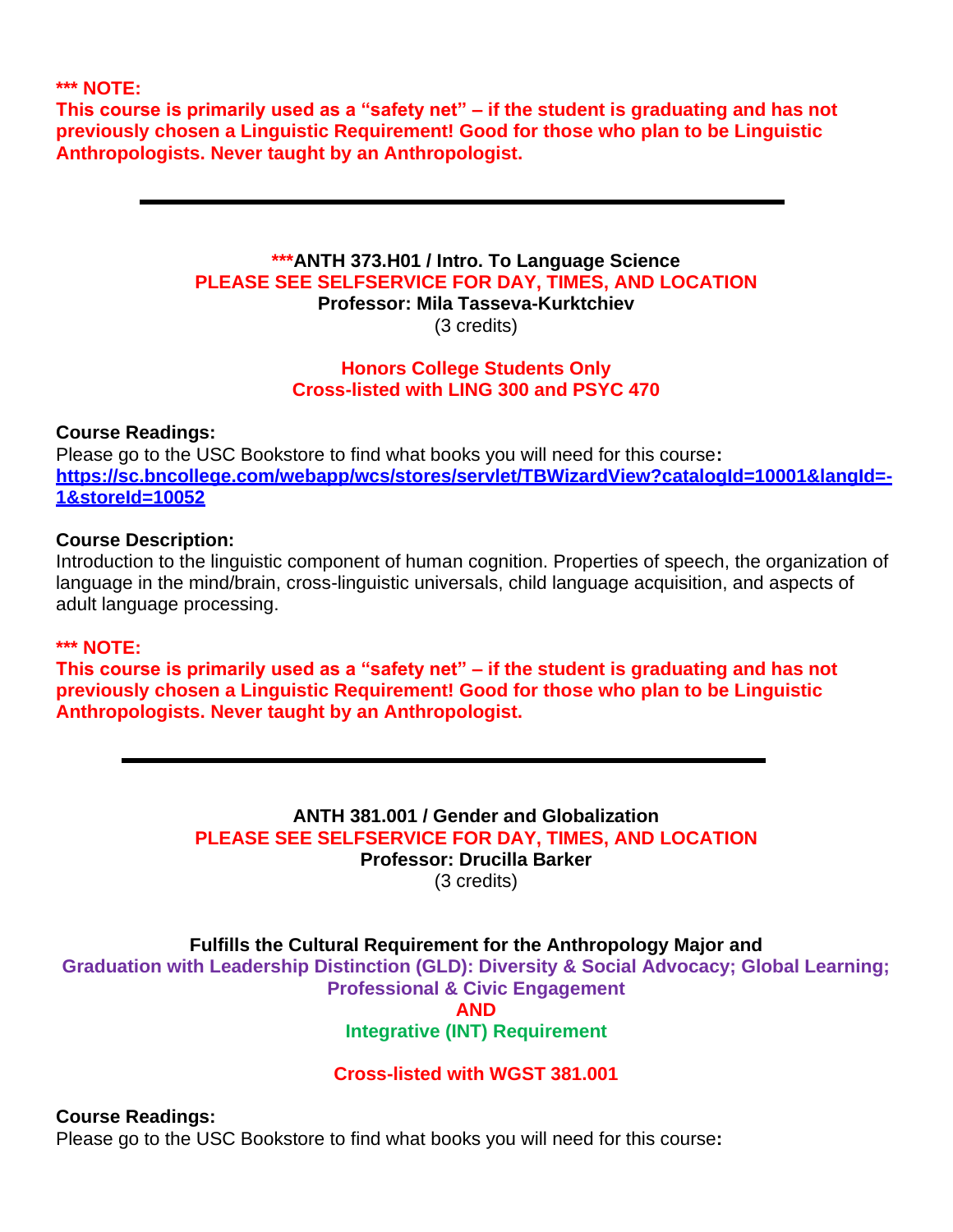# **[https://sc.bncollege.com/webapp/wcs/stores/servlet/TBWizardView?catalogId=10001&langId=-](https://sc.bncollege.com/webapp/wcs/stores/servlet/TBWizardView?catalogId=10001&langId=-1&storeId=10052) [1&storeId=10052](https://sc.bncollege.com/webapp/wcs/stores/servlet/TBWizardView?catalogId=10001&langId=-1&storeId=10052)**

# **Course Description:**

Globalization, a process of integrating countries, peoples, economies, and cultures into a larger whole, is as old at the travels of Marco Polo and at the same time as brand new as the Internet. Digital technologies and improvements in transportation have greatly reduced the barriers of time and distance. This has led to profound changes in the gender roles assigned to women and men, the ways that economies, governments, and cultures function, and the opportunities for meaningful work and "a good life." It is the best of times and the worst of times. Today extreme wealth and desperate poverty exist side by side. Some women are heads of state and while others are subjugated to outmoded ideologies about women's natural inferiority. Consumer goods are plentiful and inexpensive but only as a result of sweatshops in the global south. Global corporations such as Nike, MacDonald's, and Coca Cola dominate markets all over the world while small farmers and producers struggle to survive. This course will explore these themes by looking at the legacies of colonialism, the global assembly line, the global market for domestic labor and sex work, changing patterns of immigration, and social justice movements.

#### **ANTH 388.H01 / Culture, Pregnancy, and Birth PLEASE SEE SELFSERVICE FOR DAY, TIMES, AND LOCATION Professor: Katherine Luchok** (3 credits)

# **Honors College Students Only**

**Fulfills the Cultural Requirement for the Anthropology Major; GLD: PCE Leadership Engagement** 

# **Cross-listed with WGST 388.H01**

# **Course Readings:**

Please go to the USC Bookstore to find what books you will need for this course**: [https://sc.bncollege.com/webapp/wcs/stores/servlet/TBWizardView?catalogId=10001&langId=-](https://sc.bncollege.com/webapp/wcs/stores/servlet/TBWizardView?catalogId=10001&langId=-1&storeId=10052) [1&storeId=10052](https://sc.bncollege.com/webapp/wcs/stores/servlet/TBWizardView?catalogId=10001&langId=-1&storeId=10052)**

# **Course Description:**

Pregnancy and childbirth are human universals, but the way women experience this life-altering time is shaped in large part by their culture. This class will explore the similarities and differences in the way pregnancy and birth are experienced in the United States and cross-culturally using a critical anthropological perspective. We will look at the medicalization of childbirth and alternatives to the medical model, as well as the ways culture is reified through the birth process. This class is suited to honors students, students of anthropology, women's and gender studies, sociology, psychology, social work, nursing, pre-med, public health, and anyone interested in learning more about one of the great liminal periods in women's lives.

> **ANTH 399 / Independent Study Days, Times, Location – TBD** (3 - 6 credits)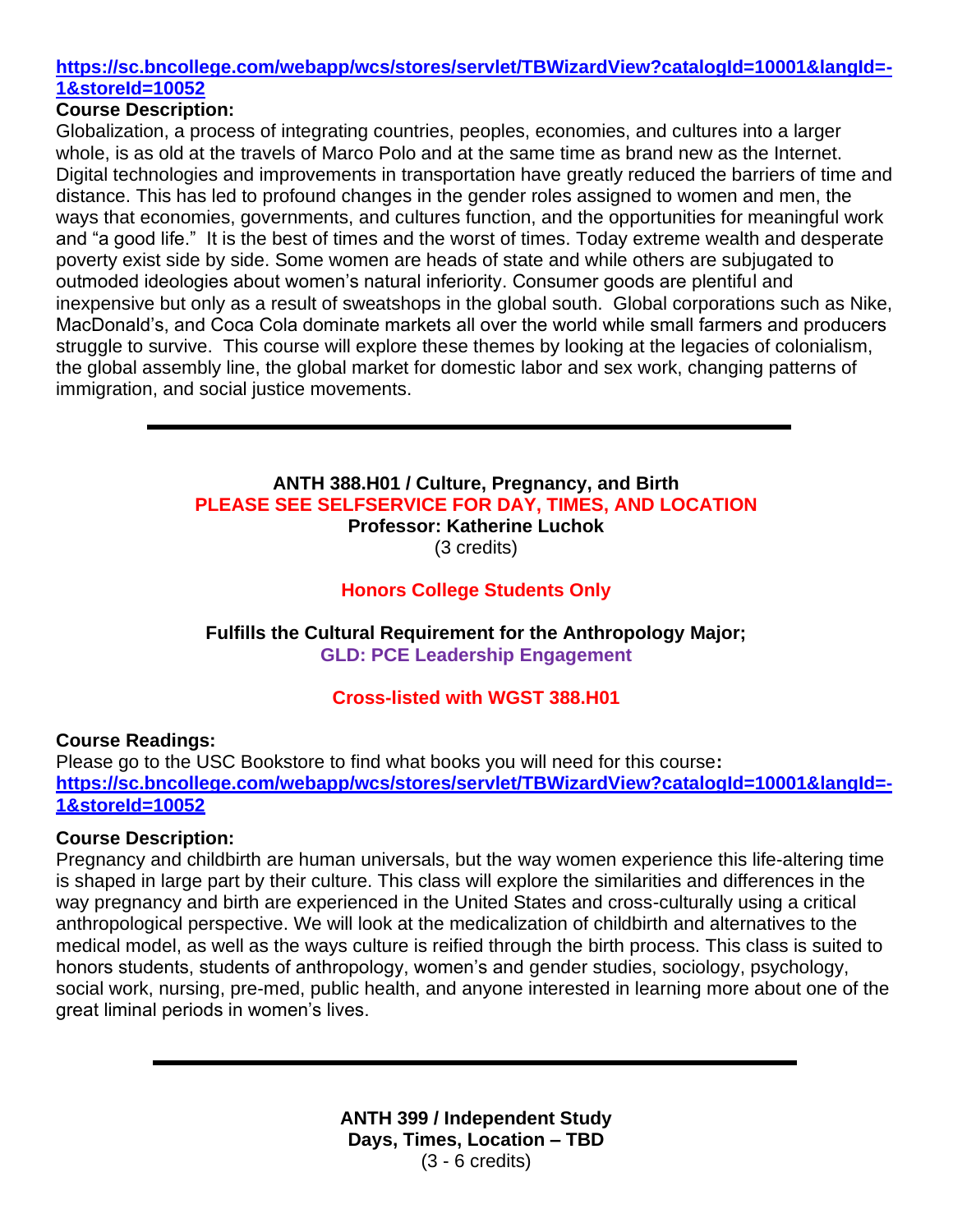# **GLD: Research**

# **Acceptance to take on an Independent Study is at the discretion of the Instructor and is dependent on subject matter and the availability of the Instructor.**

# **Prerequisites:**

Requires consent of Instructor.

The Contract is written by the instructor and approval by the advisor and department chair is required. The Contract must be completed by the Instructor and signed by the student. The contract is submitted and approved by the Dean of CAS **before** the student can be cleared to register for ANTH 498. The Instructor and Student must keep a copy of the Contract once the Advisor has approved the Contract. The Instructor will then send a copy to Undergraduate Co-Ordinator for the student's file.

To obtain a contract: **[https://sc.edu/study/colleges\\_schools/artsandsciences/internal/undergrad\\_students/independ](https://sc.edu/study/colleges_schools/artsandsciences/internal/undergrad_students/independent_study_contract.php) [ent\\_study\\_contract.php](https://sc.edu/study/colleges_schools/artsandsciences/internal/undergrad_students/independent_study_contract.php)**

> **ANTH 498 / Senior Thesis Days, Times, Location – TBD** (3 credits)

# **Acceptance to take on a Senior Thesis is at the discretion of the Instructor and is dependent on subject matter and the availability of the Instructor.**

# **Prerequisites:**

- 1. Requires consent of Instructor
- 2. Senior level Anthropology Major
- 3. GPA of 3.00 or above

**Required for DURT:** Departmental Undergraduate Research Track/Intensive Major is available to students majoring in Anthropology who wish to participate in significant research activities in collaboration with, or under the supervision of, a faculty mentor.

# **Course Description:**

The senior thesis will produce a piece of original research and a public presentation of the research in a venue approved by the faculty mentor. Examples of such venues would include:

- SCASC South Carolina Anthropology Student Conference
- Annual meeting of the Southern Anthropological Society (oranother annual meeting of the appropriate professional organization)
- A regular or special session of the Department of Anthropology Colloquium Series
- USC Discovery Day
- Submission to a professional journal

The instructor for the course will be the student's faculty adviser or the professor the student is directly studying under.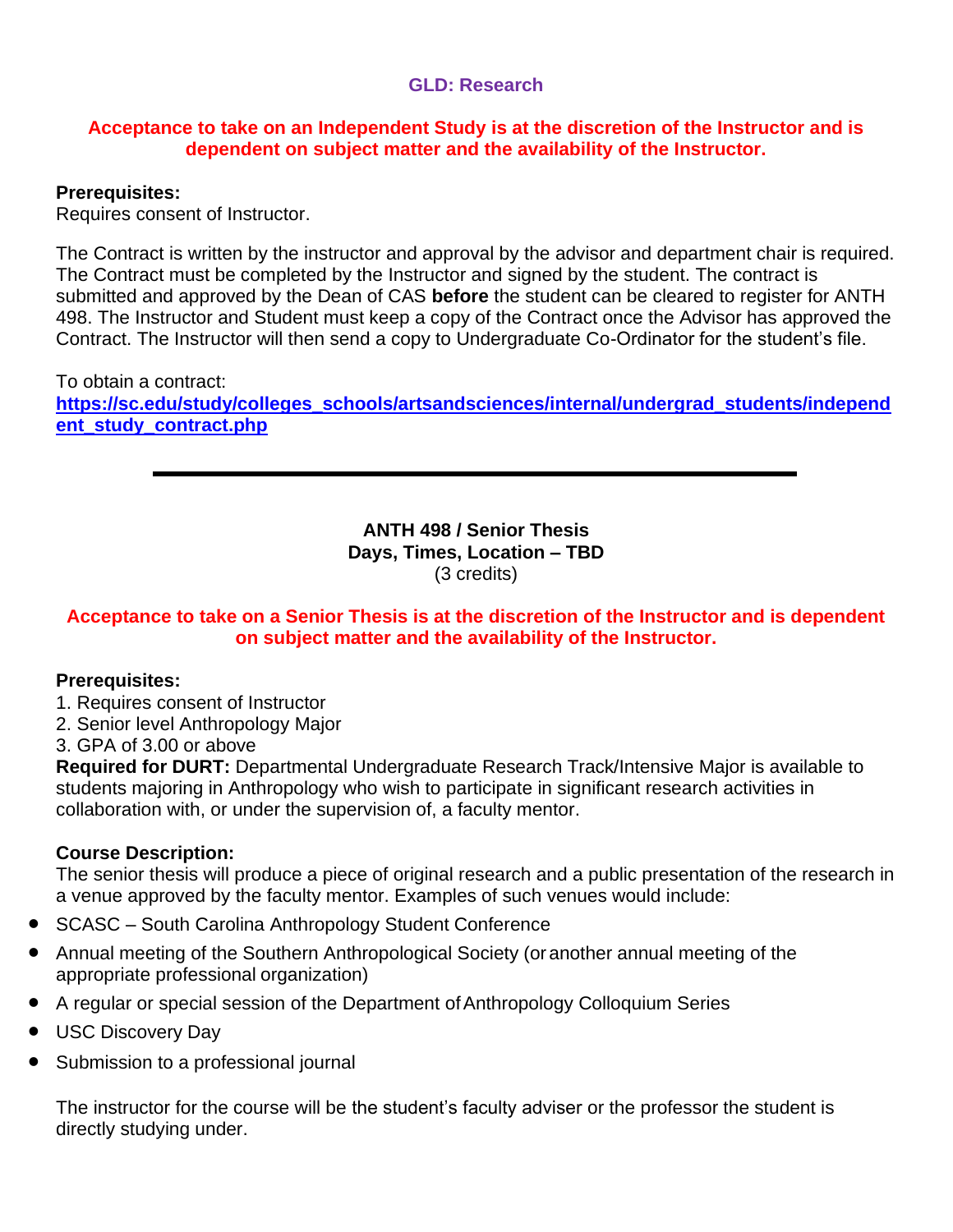Students will meet with their instructor of record at least once a month, usually at 4-week intervals. Additional meetings can be scheduled on an as needed basis.

A Contract must be completed by the Instructor, signed by both student and instructor, and filed in the Department with the Undergraduate Co-Ordinator **before** the student can be cleared to register for ANTH 498. The Thesis Contract can be found on the Current Undergraduate Students web page under My Anthropology.

# **ANTH 518.001 / Visual Cultures PLEASE SEE SELFSERVICE FOR DAY, TIMES, AND LOCATION**

**Professor: Marco Moskowitz**

(3 credits)

**Fulfills the Cultural Requirement for the Anthropology Major and Integrative (INT) Requirement; GLD: Professional and Civic Engagement**

**OR**

**Fulfills the 500-level(s) requirement(s) for the Major or for DURT and Integrative (INT) Requirement; GLD: Professional and Civic Engagement**

# **Course Readings:**

Please go to the USC Bookstore to find what books you will need for this course**: [https://sc.bncollege.com/webapp/wcs/stores/servlet/TBWizardView?catalogId=10001&langId=-](https://sc.bncollege.com/webapp/wcs/stores/servlet/TBWizardView?catalogId=10001&langId=-1&storeId=10052) [1&storeId=10052](https://sc.bncollege.com/webapp/wcs/stores/servlet/TBWizardView?catalogId=10001&langId=-1&storeId=10052)**

# **Course Description:**

This course will cover a range of theoretical issues concerning visual anthropology in relation to mass media and new technologies. This will include an examination of the presentation of cultures in advertising, cinema, ethnographic film, photography, television, and on the Internet. We will also address cultures that are produced with these mediums including internet communities, the shifting narratives and methodologies in ethnographic film production, and visual representation as a means of invented traditions.

> **ANTH 535.001 / Conflict Archaeology PLEASE SEE SELFSERVICE FOR DAY, TIMES, AND LOCATION Professor: Steve Smith** (3 credits)

**Fulfills the Archaeological Requirement for the Anthropology Major OR Fulfills the 500-level(s) requirement(s) for the Major or for DURT**

# **Course Readings:**

No required textbooks.

# **Course Description:**

Anthropological and archaeological theories and methods in the study conflict, war, and warfare. Causes, effects, outcomes, of sustained social acts of violence of groups, tribes, states, and nations. Evolutionary, biological, social, origins of warfare. History, strategy and tactics, battlefield archaeology.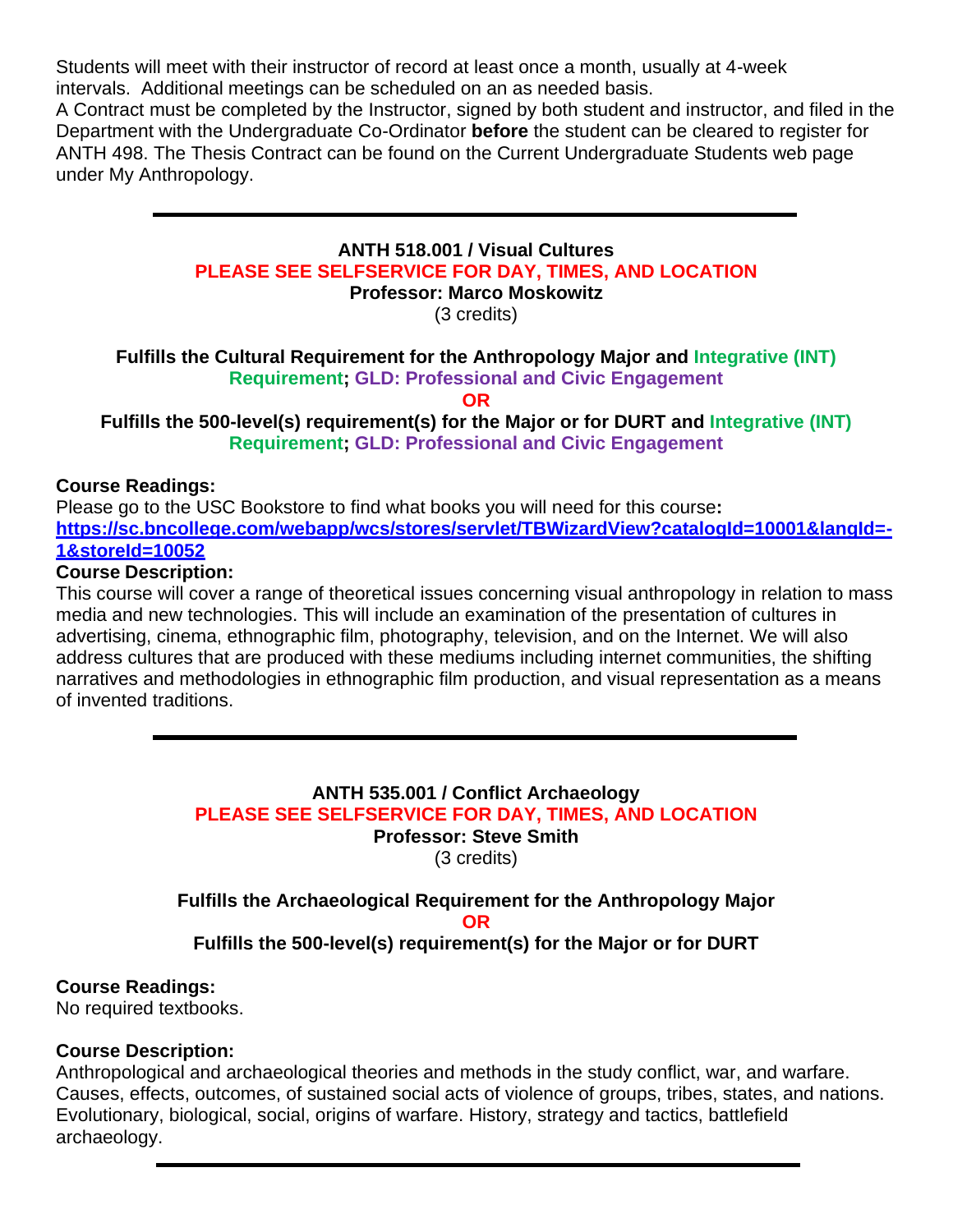#### **ANTH 581.001 / Globalization and Cultural Questions PLEASE SEE SELFSERVICE FOR DAY, TIMES, AND LOCATION Professor: David Kneas**

(3 credits)

# **Fulfills the Cultural Requirement for the Anthropology Major and Integrative (INT) Requirement**; **GLD: Global Learning OR**

**Fulfills the 500-level(s) requirement(s) for the Major or for DURT and Integrative (INT) Requirement**; **GLD: Global Learning**

**Cross-listed with GEOG 581.001**

# **Course Readings:**

Please go to the USC Bookstore to find what books you will need for this course**: [https://sc.bncollege.com/webapp/wcs/stores/servlet/TBWizardView?catalogId=10001&langId=-](https://sc.bncollege.com/webapp/wcs/stores/servlet/TBWizardView?catalogId=10001&langId=-1&storeId=10052) [1&storeId=10052](https://sc.bncollege.com/webapp/wcs/stores/servlet/TBWizardView?catalogId=10001&langId=-1&storeId=10052)**

# **Course Description:**

This course examines cultural understandings of and responses to globalization, examining topics such as its history and theories, migration, economic integration and inequality, identity, social movements, and the environment.

# **ANTH 703.001 / Anthropological Inquiry PLEASE SEE SELFSERVICE FOR DAY, TIMES, AND LOCATION Professor: Magdalena Stawkowski**

(3 credits)

# **Course Readings:**

Please go to the USC Bookstore to find what books you will need for this course**: [https://sc.bncollege.com/webapp/wcs/stores/servlet/TBWizardView?catalogId=10001&langId=-](https://sc.bncollege.com/webapp/wcs/stores/servlet/TBWizardView?catalogId=10001&langId=-1&storeId=10052) [1&storeId=10052](https://sc.bncollege.com/webapp/wcs/stores/servlet/TBWizardView?catalogId=10001&langId=-1&storeId=10052)**

# **Course Description:**

This course provides participants with a *small* part of the history of theory and practice in 'classic' and contemporary cultural anthropology. We recognize from the start that we can only consider *some* of the developments that took place in major schools of thought. The focus here is on the integration of broad and general social theory into the formation of contemporary cultural anthropology. Course goals include providing students with a solid grounding of early and contemporary field, including fluency with classic social theory, with the politics of theory and method, and with a basic familiarity that is necessary for critiquing and conducting ethnographic research in the present. This course is required of all incoming graduate students in anthropology. There are multiple ways to teach a course of this sort and different faculty has and would teach it differently. I have tried to use a combination of partial and complete theoretical and ethnographic works that together can provide you with a sense of the development of the field.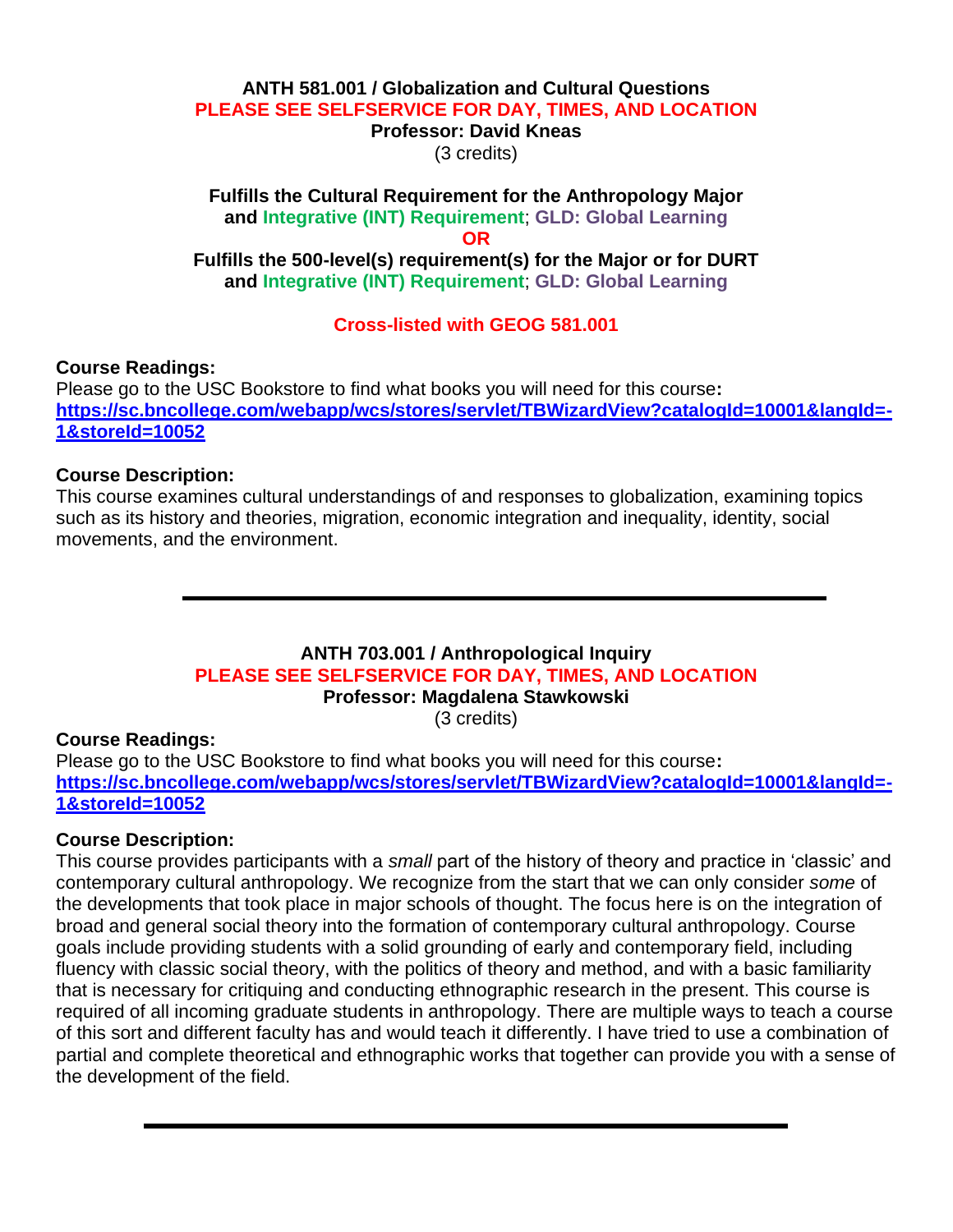# **ANTH 745.001 / Seminar in Historical Archaeology PLEASE SEE SELFSERVICE FOR DAY, TIMES, AND LOCATION Professor: Terrance Weik**

(3 credits)

#### **Course Readings:**

Please go to the USC Bookstore to find what books you will need for this course**: [https://sc.bncollege.com/webapp/wcs/stores/servlet/TBWizardView?catalogId=10001&langId=-](https://sc.bncollege.com/webapp/wcs/stores/servlet/TBWizardView?catalogId=10001&langId=-1&storeId=10052) [1&storeId=10052](https://sc.bncollege.com/webapp/wcs/stores/servlet/TBWizardView?catalogId=10001&langId=-1&storeId=10052)**

## **Course Description:**

This course will introduce students to the historical development of historical archaeology as practiced in the United States. Next, the core literature of historical archaeology will be explored to give students an understanding of goals of historical archaeology. The class will also investigate alternative approaches to historical archaeology, particularly those developed and applied to circumstances outside of Anglo-America.

**PLEASE NOTE: IT IS THE STUDENT'S RESPONSIBILITY TO CHECK THE OFFICIAL U.S.C. MASTER SCHEDULE**

**[\(https://ssb.onecarolina.sc.edu/BANP/twbkwbis.P\\_GenMenu?name=homepage](https://ssb.onecarolina.sc.edu/BANP/twbkwbis.P_GenMenu?name=homepage) ) FOR ANY CHANGES IN DAY, TIME AND/OR LOCATION OF ANY PARTICULAR COURSE. SUCH INFORMATION CAN BE CHANGED AT ANY TIME**